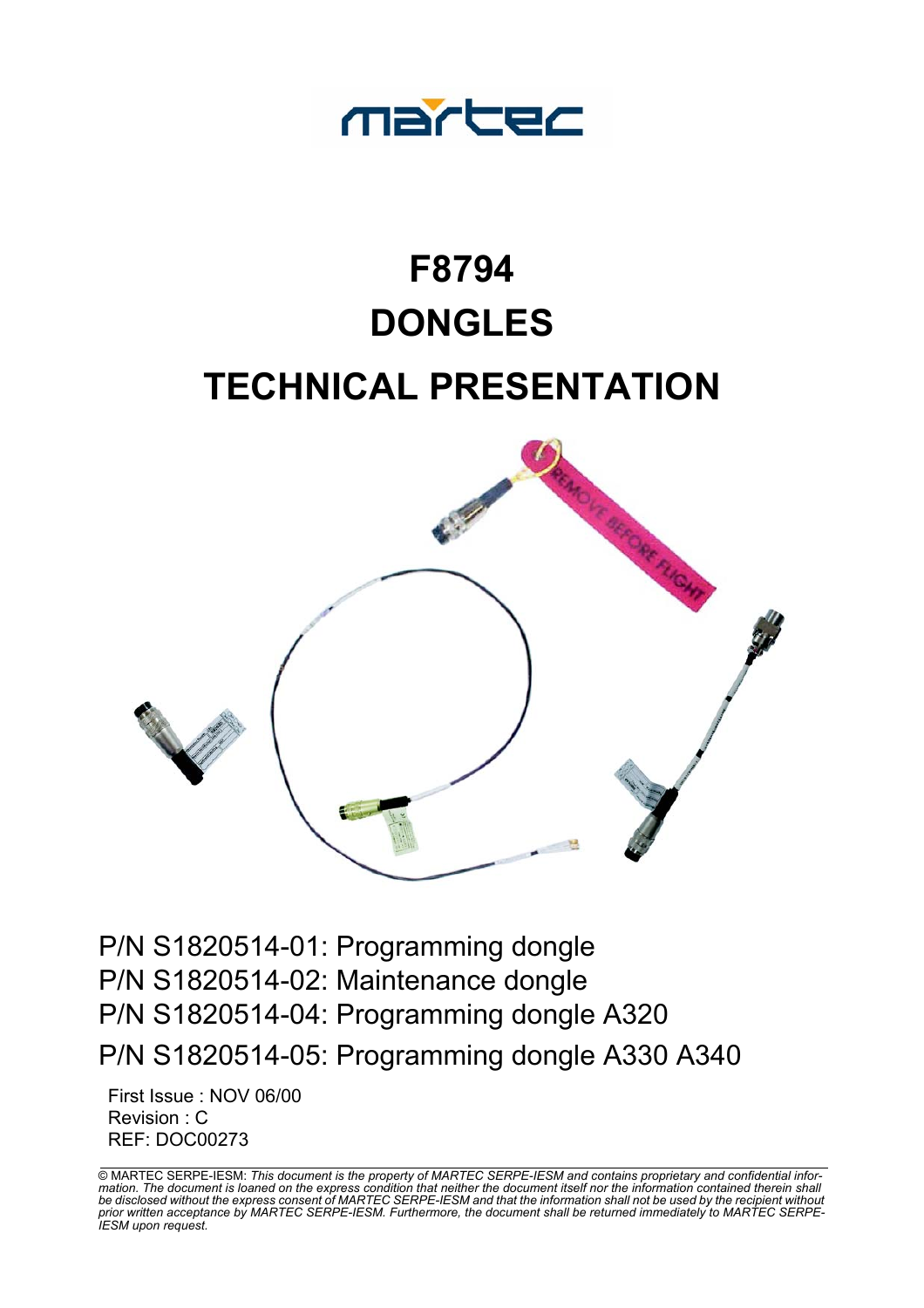**Users are kindly request to notify MARTEC SERPE-IESM for any discrepancy, omission or error found in this manual.**

**Please report to our customer support:**

**E-mail: [support.sar@martec.fr](mailto: support.sar@martec.fr)**

**Tel.: +33 (0)2 97 02 49 00**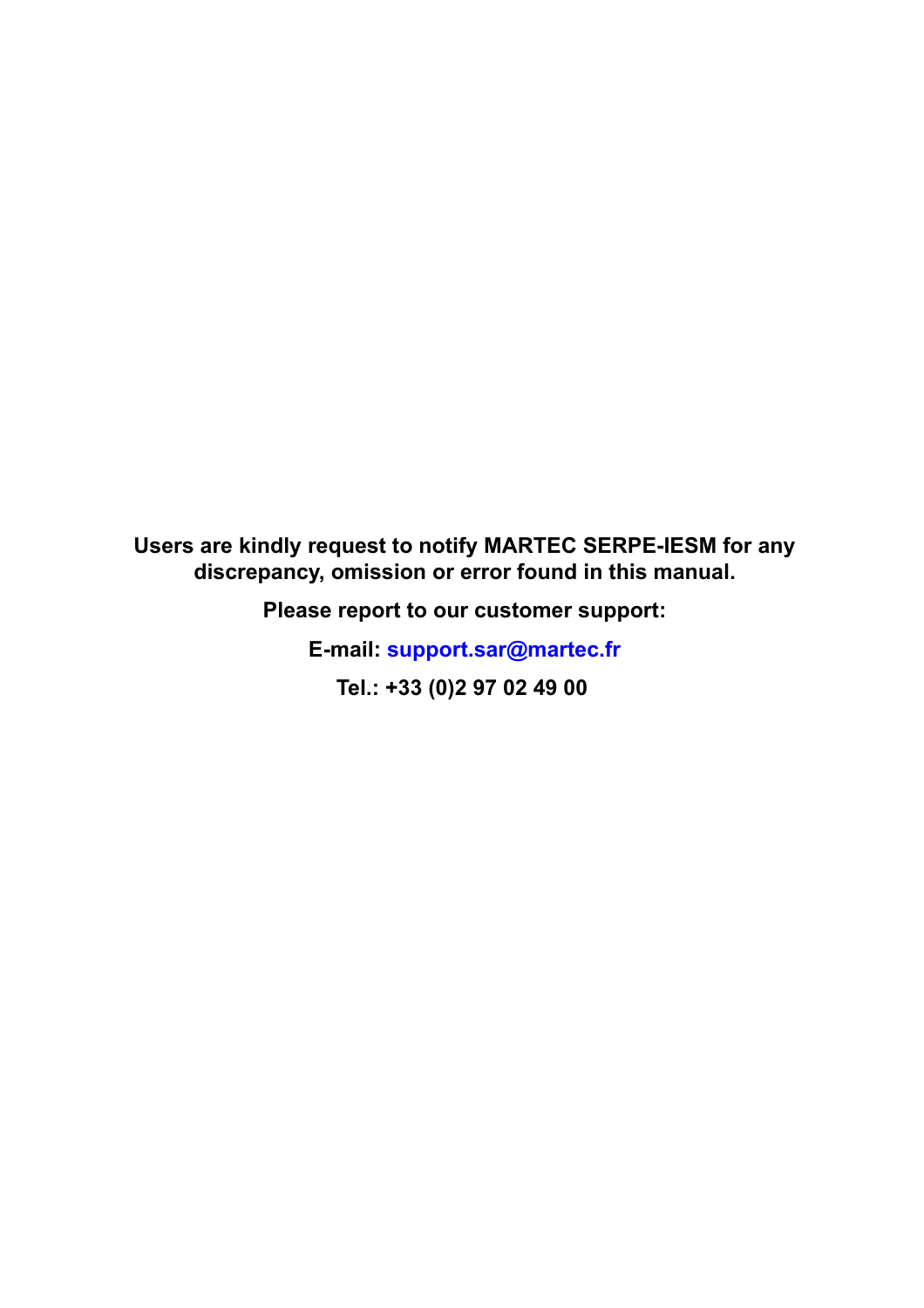

# TABLE OF CONTENTS

| Page |
|------|
|      |
|      |
|      |
|      |
|      |
|      |
|      |
|      |
|      |
|      |
|      |
|      |
|      |
|      |
|      |
|      |
|      |
|      |
|      |
|      |
|      |
|      |
|      |
|      |
|      |
|      |
|      |
|      |
|      |
|      |
|      |
|      |
|      |
|      |
|      |
|      |
|      |
|      |
|      |
|      |
|      |
|      |
|      |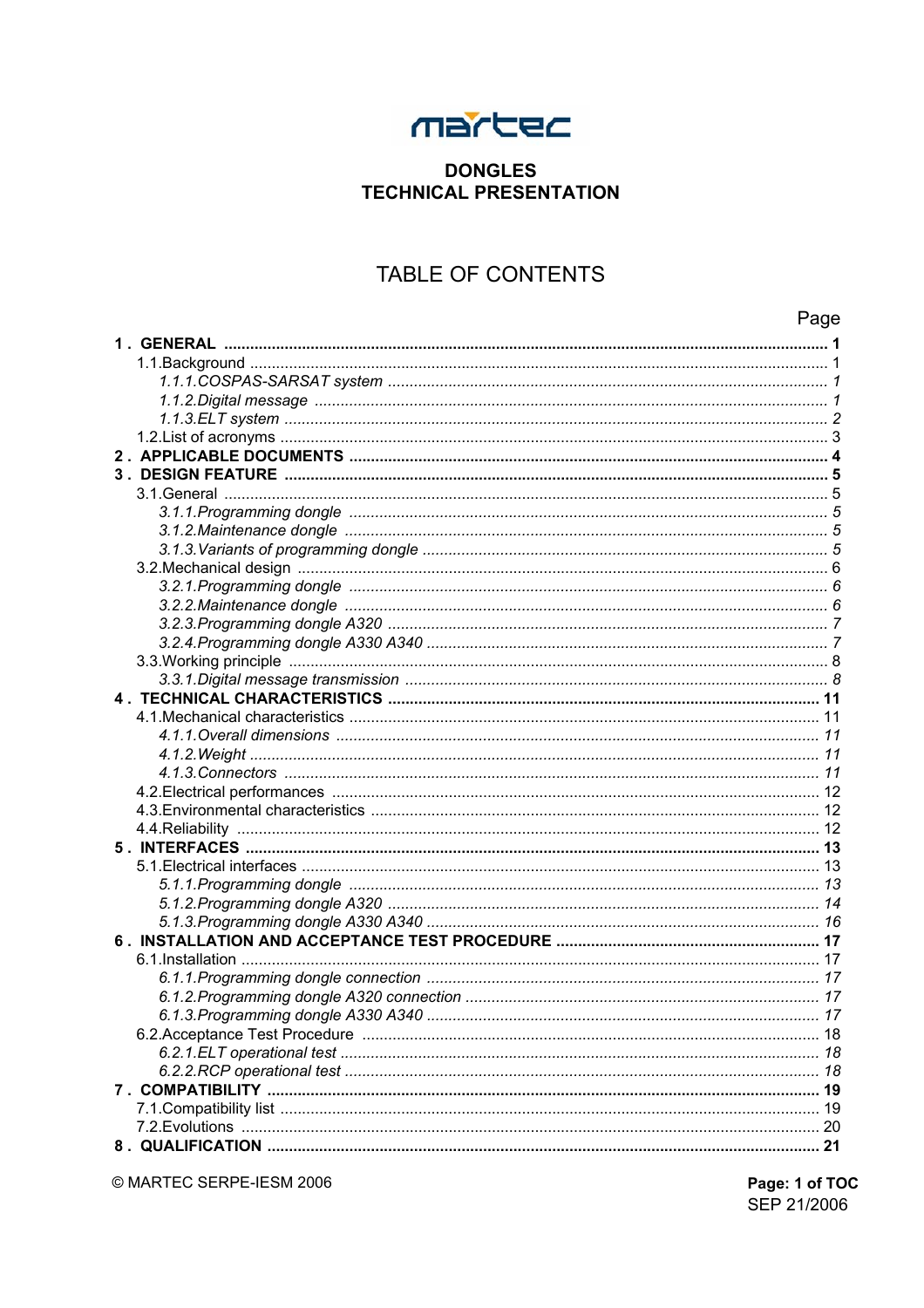

# TABLE OF CONTENTS

|  | . .<br>× | ۰.<br>× |
|--|----------|---------|
|--|----------|---------|

| 24 |
|----|
|    |
|    |
|    |
|    |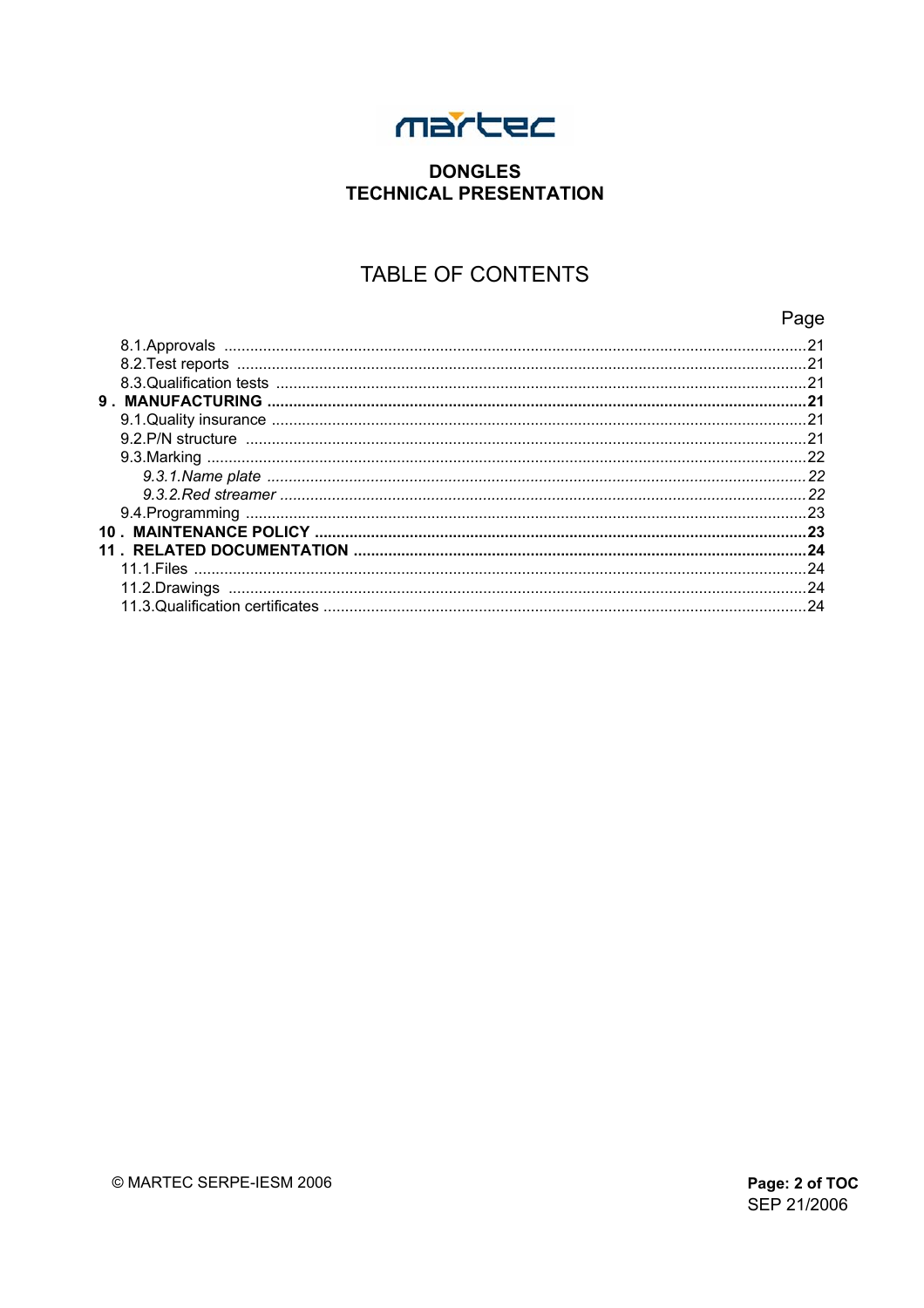

# LIST OF REVISIONS

| <b>Rev</b>  | <b>Date</b> | <b>Pages</b> | <b>Description of modifications</b>                      |
|-------------|-------------|--------------|----------------------------------------------------------|
| $\mathsf A$ | 10/3/02     |              | First issue                                              |
| $\sf B$     | MAY 04/03   |              | Structure of manual                                      |
| $\mathsf C$ | SEP 21/2006 | 13           | Pin J1-B to J1-F, J1M : Direction of signal modification |
|             |             |              |                                                          |
|             |             |              |                                                          |
|             |             |              |                                                          |
|             |             |              |                                                          |
|             |             |              |                                                          |
|             |             |              |                                                          |
|             |             |              |                                                          |
|             |             |              |                                                          |
|             |             |              |                                                          |
|             |             |              |                                                          |
|             |             |              |                                                          |
|             |             |              |                                                          |
|             |             |              |                                                          |
|             |             |              |                                                          |
|             |             |              |                                                          |
|             |             |              |                                                          |
|             |             |              |                                                          |
|             |             |              |                                                          |
|             |             |              |                                                          |
|             |             |              |                                                          |
|             |             |              |                                                          |
|             |             |              |                                                          |
|             |             |              |                                                          |
|             |             |              |                                                          |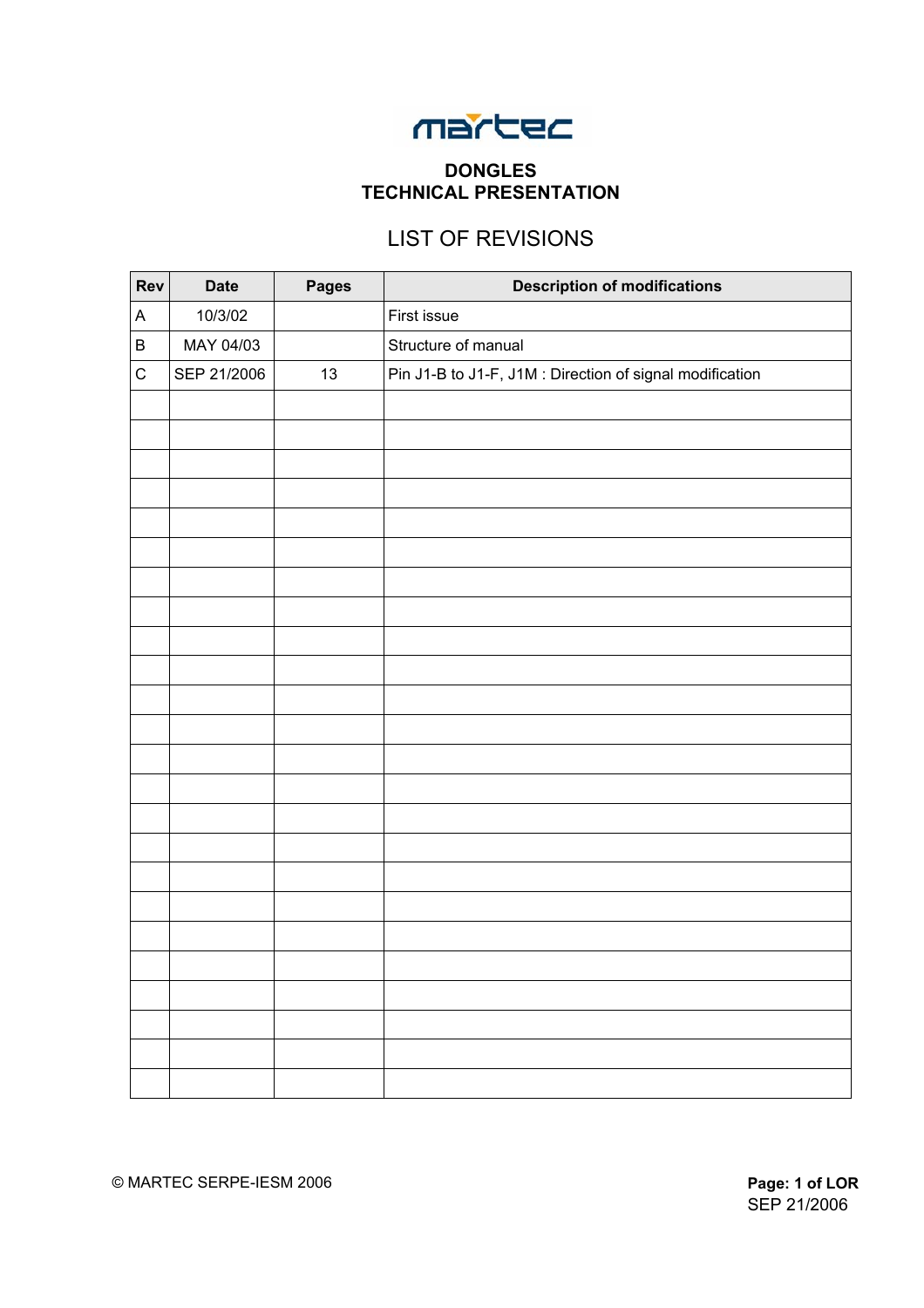

PAGE INTENTIONALLY LEFT BLANK

© MARTEC SERPE-IESM 2006

**Page: 2 of LOR** SEP 21/2006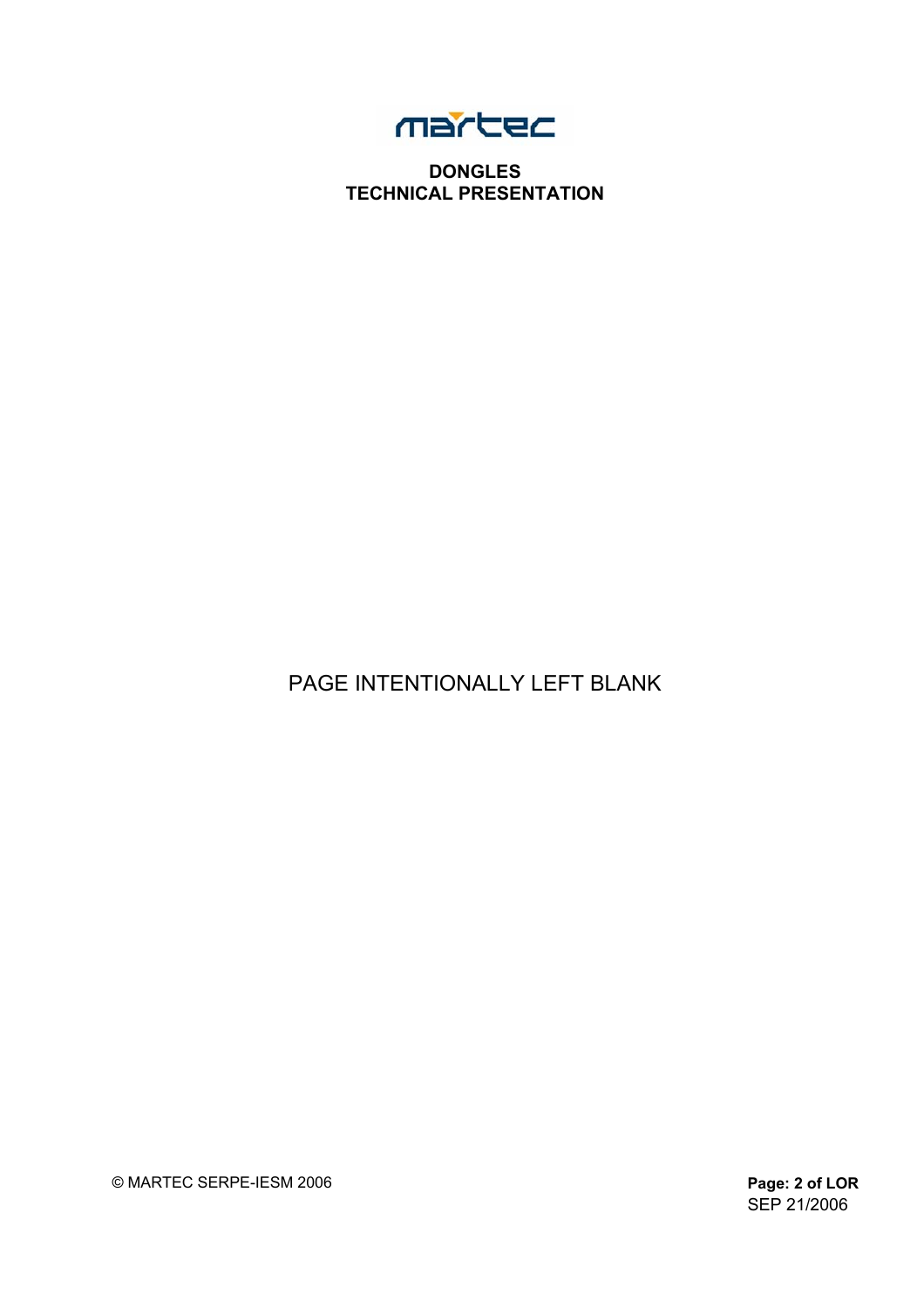

#### <span id="page-6-0"></span>**1. GENERAL**

#### <span id="page-6-1"></span>**1.1. Background**

<span id="page-6-2"></span>*1.1.1. COSPAS-SARSAT system*

Launched in the early eighties by the four founder countries (Canada, France, Russia, USA), the COSPAS-SARSAT system provides satellite aid to search and rescue (SAR) operations for maritime, aeronautical and terrestrial vehicles anywhere in the world.

It uses distress beacons fitted on mobiles and a constellation of LEO and GEO satellites which relay the 121.5 / 243 MHz signals and process the 406 MHz signal to ground stations (LUT) where the beacon positions are determined (with a precision of 10 NM with 121.5 / 243 signals and less than 2 NM with 406 signals).

Several types of beacons are designed to match the various applications of the COSPAS-SARSAT system:

- EPIRB (Emergency Position Indicating Radio Beacon) for maritime applications.
- ELT (Emergency Locator Transmitter) for aeronautical applications.
- PLB (Personal Locator Beacon) for land expeditions.



Figure 1: COSPAS-SARSAT system

#### <span id="page-6-3"></span>*1.1.2. Digital message*

The identification of the aircraft in distress is transmitted via the 406 MHz digital message. This implies that each ELT has to be individually programmed prior to its installation on board the aircraft.

The standard way to program an ELT is to connect it to a PC (or portable PC) though a specific interface (PR550). In case of removal and/or standard exchange, the ELT removed has to be "deprogrammed" and the installed ELT has to be reprogrammed with the aircraft detail. This requires the availability of the PR550 and trained operator with specific skills.

SERPE-IESM has developed a system of "dongles" (connector with memory, also known as "smart connector" or "configuration plug") so that the operator is not involved in programming / deprogramming operations. This feature is compatible with the complete range of KANNAD 406 ELTs.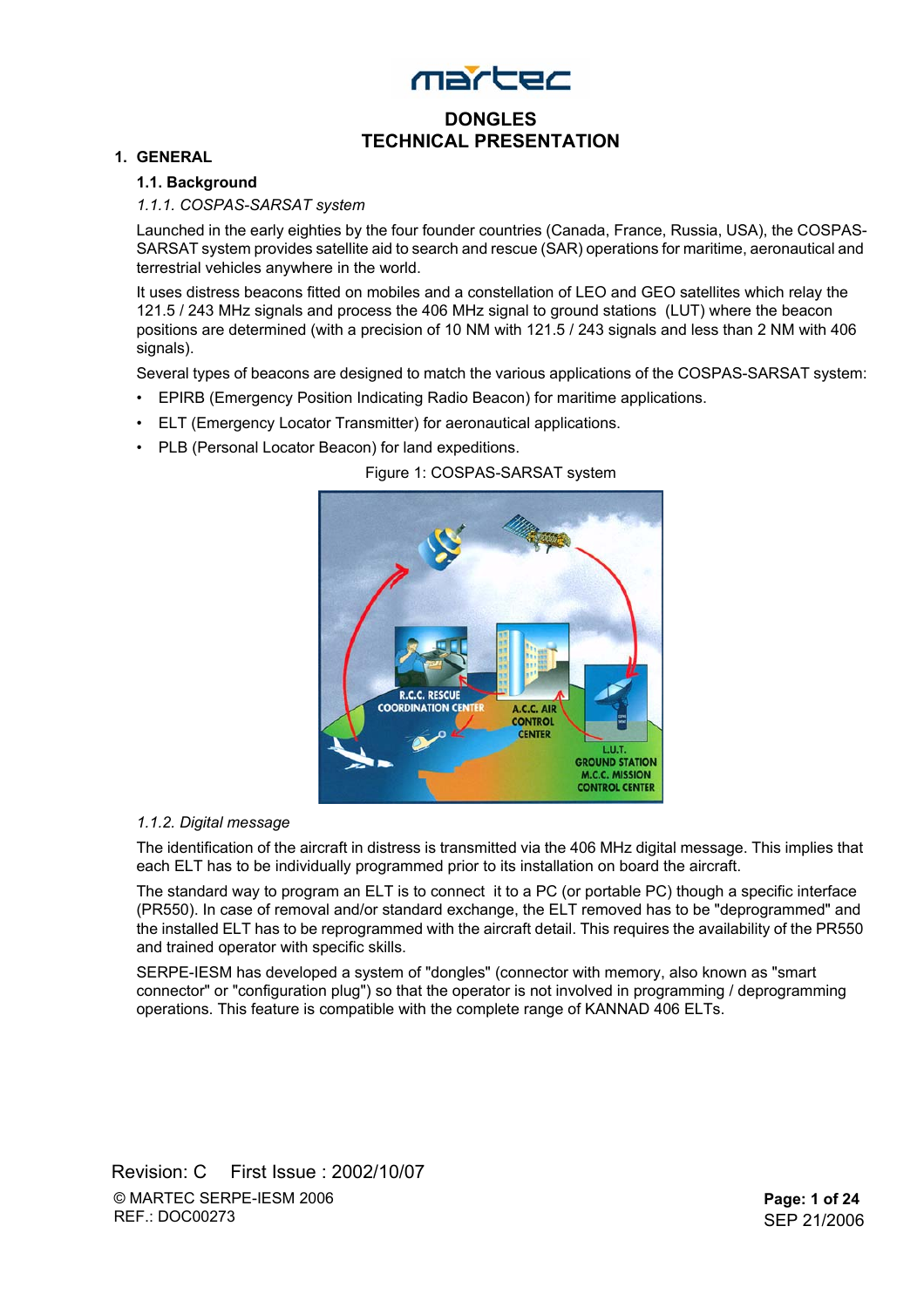

<span id="page-7-0"></span>*1.1.3. ELT system*

The ELT system is composed of 6 Line Replaceable Units (LRU) :

(1) a transmitter;

(2) a mounting bracket;

(3) a remote control panel;

(4) an outside antenna;

(5) a "Programming Dongle" for pin-programming function (manadatory with a CS144 interface);

(6) CS144 Interface Module (option).

The transmitter, bracket, Programming Dongle and CS144 Interface Module are installed in the aircraft near the tail. The outside antenna is mounted on the fuselage near the tail. The remote control panel is installed in the cockpit and connected to the ELT with a 4 or 5 wire bundle.

Figure 2: ELT system description

<span id="page-7-1"></span>

This document is a technical presentation of:

- programming dongle, P/N S1820514-01;
- maintenance dongle, P/N S1820514-02;
- programming dongle A320, P/N S1820514-04, to be installed on AIRBUS A319, A320 and A321 aircraft;
- programming dongle A330 A340, P/N S1820514-05, to be installed on AIRBUS A330 and A340 aircraft.

Refer to relevant document for information on transmitters, CS144, remote control panels, antennas and testing equipment.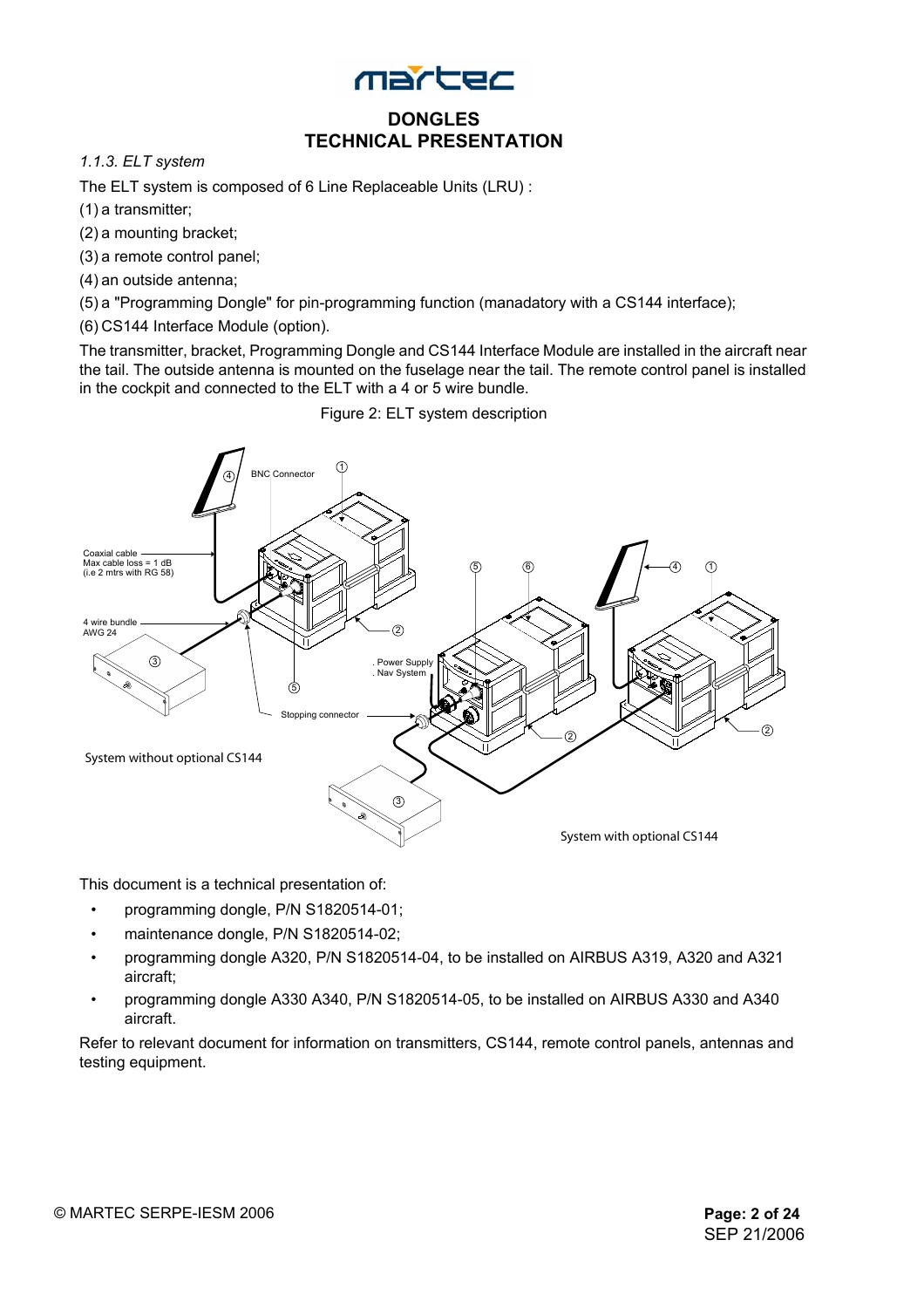

## <span id="page-8-0"></span>1.2. List of acronyms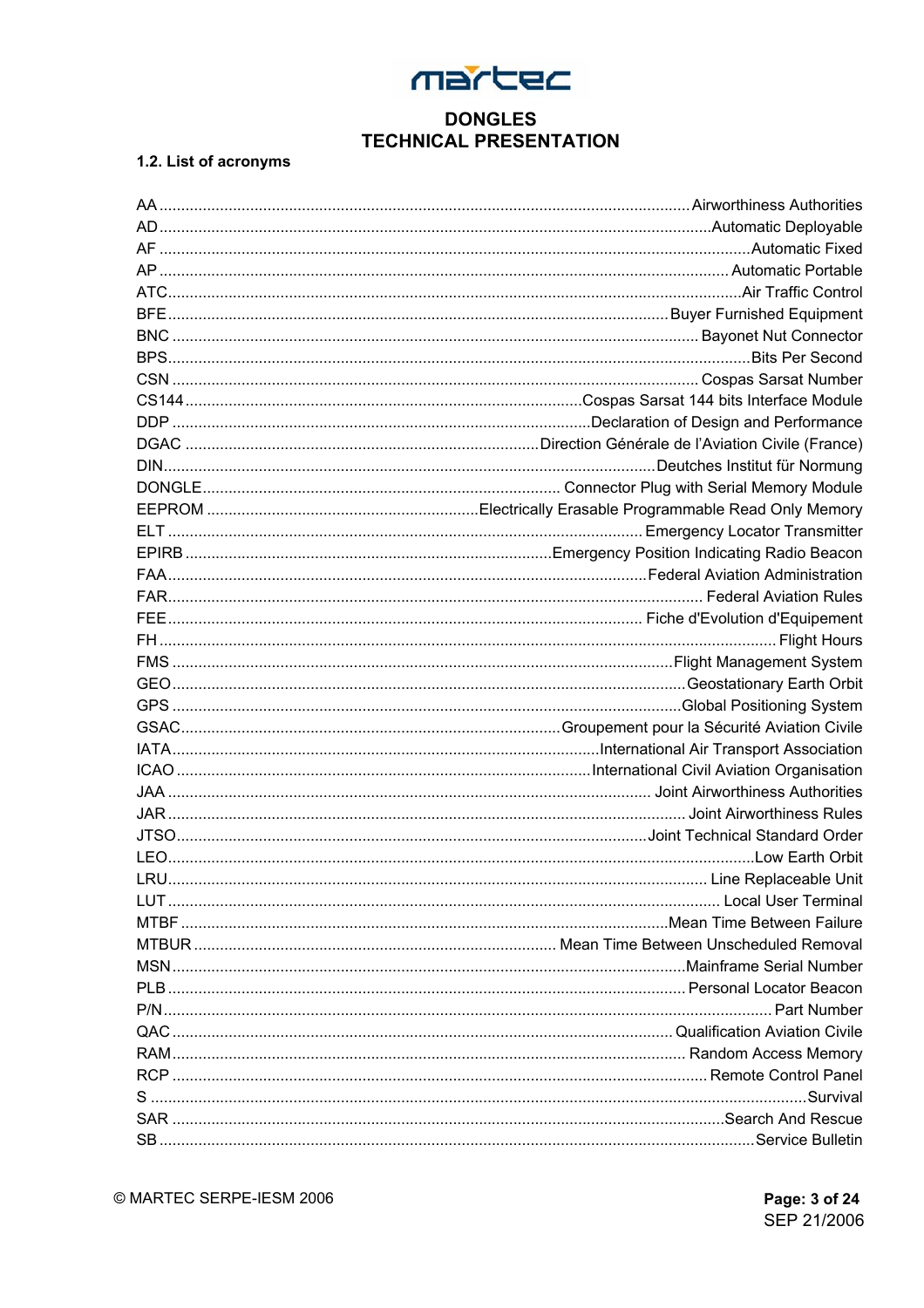

## <span id="page-9-0"></span>**2. APPLICABLE DOCUMENTS**

The study of older generation ELT failures has enabled a better understanding of the environmental conditions of a crash. All these environment studies resulted in the writing of new specifications for ELT by both RTCA (Radio Technical Commission for Aeronautics) and EUROCAE (EURopean Organisation for Civil Aviation Equipment).

Their work is published in RTCA DO183/204 and EUROCAE ED62 documents.

This has given birth to a new generation of ELTs. The main differences with the older generation are better mechanical characteristics, severe specifications for automatic activation and identification of the aircraft with the introduction of the " 406 MHz frequency ".

| <b>Reference</b>                     | <b>Title</b>                                                                                                                                             |
|--------------------------------------|----------------------------------------------------------------------------------------------------------------------------------------------------------|
| RTCA DO-182                          | "Emergency Locator Transmitter (ELT) Equipment Installation and Performance"                                                                             |
| RTCA DO-183                          | "MOPS for Emergency Locator Transmitters. Automatic Fixed, Automatic Portable,<br>Automatic deployable, Survival Operating on 121.5 and 243.0 Megahertz" |
| RTCA DO-204                          | "MOPS 406 MHz Emergency Locator Transmitters (ELT)"                                                                                                      |
| RTCA DO-160C<br><b>EUROCAE ED14C</b> | "Environmental conditions and test procedures for airborne equipment"                                                                                    |
| QAC3                                 | Radiobalise de détresse fonctionnant en VHF (121.5-243 MHz)                                                                                              |
| QAC14                                | Radiobalise de détresse conforme au TSO-C91a et/ou au TSO-C126                                                                                           |
| QAC23                                | Radiobalise de détresse triple fréquence conforme à l'ED62                                                                                               |
| FAA TSO-C91a                         | "Emergency Locator Transmitter (ELT) equipment"                                                                                                          |
| FAA TSO-C126                         | "406 MHz Emergency Locator Transmitter (ELT)"                                                                                                            |
| EUROCAE ED62                         | "MOPS for aircraft Emergency Locator Transmitters (121,5/243 MHz and 406<br>MHz)"                                                                        |
| COSPAS-SARSAT<br>C/S T.001           | "Specification for COSPAS-SARSAT 406 MHz distress beacons"                                                                                               |
| COSPAS-SARSAT<br>$C/S$ G.005         | "COSPAS-SARSAT guidelines on 406 MHz beacon coding, registration and type<br>approval"                                                                   |
| COSPAS-SARSAT<br>C/S G.004           | "COSPAS-SARSAT glossary"                                                                                                                                 |
| <b>IATA A45</b>                      | "International Air Transport Association (IATA) Dangerous Goods Regulation,<br>section A45"                                                              |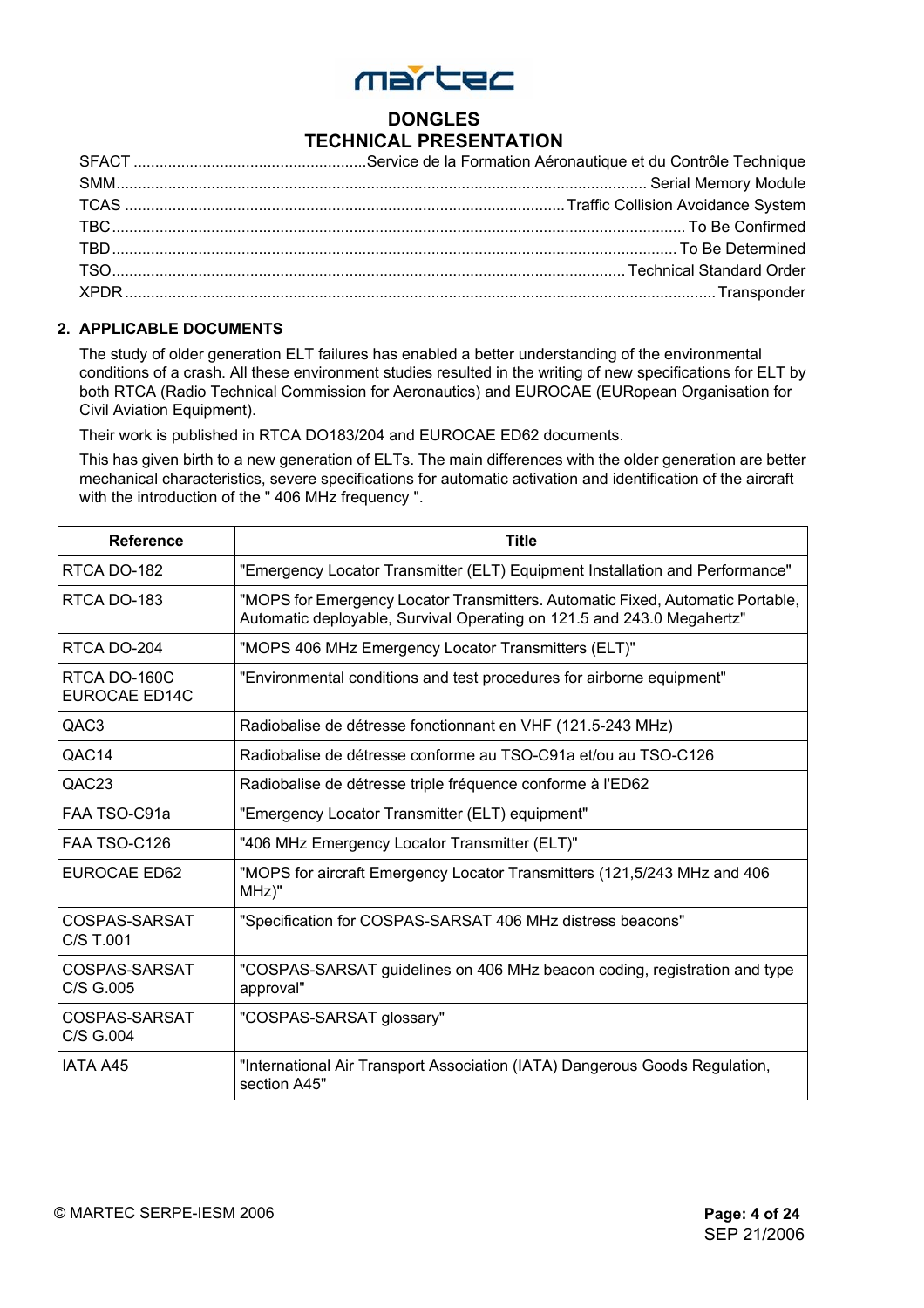

#### <span id="page-10-0"></span>**3. DESIGN FEATURE**

#### <span id="page-10-1"></span>**3.1. General**

#### <span id="page-10-2"></span>*3.1.1. Programming dongle*

In order to facilitate maintenance operations especially in case of removal and/or standard exchange, SERPE-IESM has included in all the KANNAD 406 ELTs the capability to read an external memory (Serial Memory Module).

Instead of installing a DIN 12 connector for connection to the Remote Control Panel, a special connector with SMM is installed. This connector is called "Programming Dongle" and is also used as a connector for the remote control panel ([Refer to Figure 2: ELT system description](#page-7-1), item 5).

As the Programming Dongle is part of the harness linking the ELT to the RCP, it remains attached to the aircraft even if the ELT is removed.

When an unprogrammed ELT is installed and connected to this Programming Dongle, the identification data contained in the Programming Dongle memory is automatically loaded in the ELT memory when the ELT is switched to "ARM". The ELT keeps its identification data even if removed from the aircraft.

#### <span id="page-10-3"></span>*3.1.2. Maintenance dongle*

If the removal is not due to distress purposes, this might be a problem with regards to COSPAS-SARSAT system integrity because two ELTs (ELT removed and ELT installed) will have the same identification data. To reset the identification data inside the ELT, SERPE-IESM has developed another type of Dongle called "Maintenance Dongle".

The memory of a maintenance dongle contains a specific maintenance code (country, manufacturer, serial number) recognised by COSPAS-SARSAT as "not on board". Any transmission in the shop during maintenance procedure will not alert Search And Rescue operation.

As a rule, the aircraft operator shall equip:

- each aircraft in operation with a "Programming Dongle";
- each ELT in spare with a "Maintenance Dongle".

#### <span id="page-10-4"></span>*3.1.3. Variants of programming dongle*

To satisfy AIRBUS requirements, two pre-wired variants of programming dongles have been developed to be compatible with the standard wiring of AIRBUS aircraft:

- programming dongle A320 (P/N S1820514-04);
- programming dongle A330 A340 (P/N S1820514-05).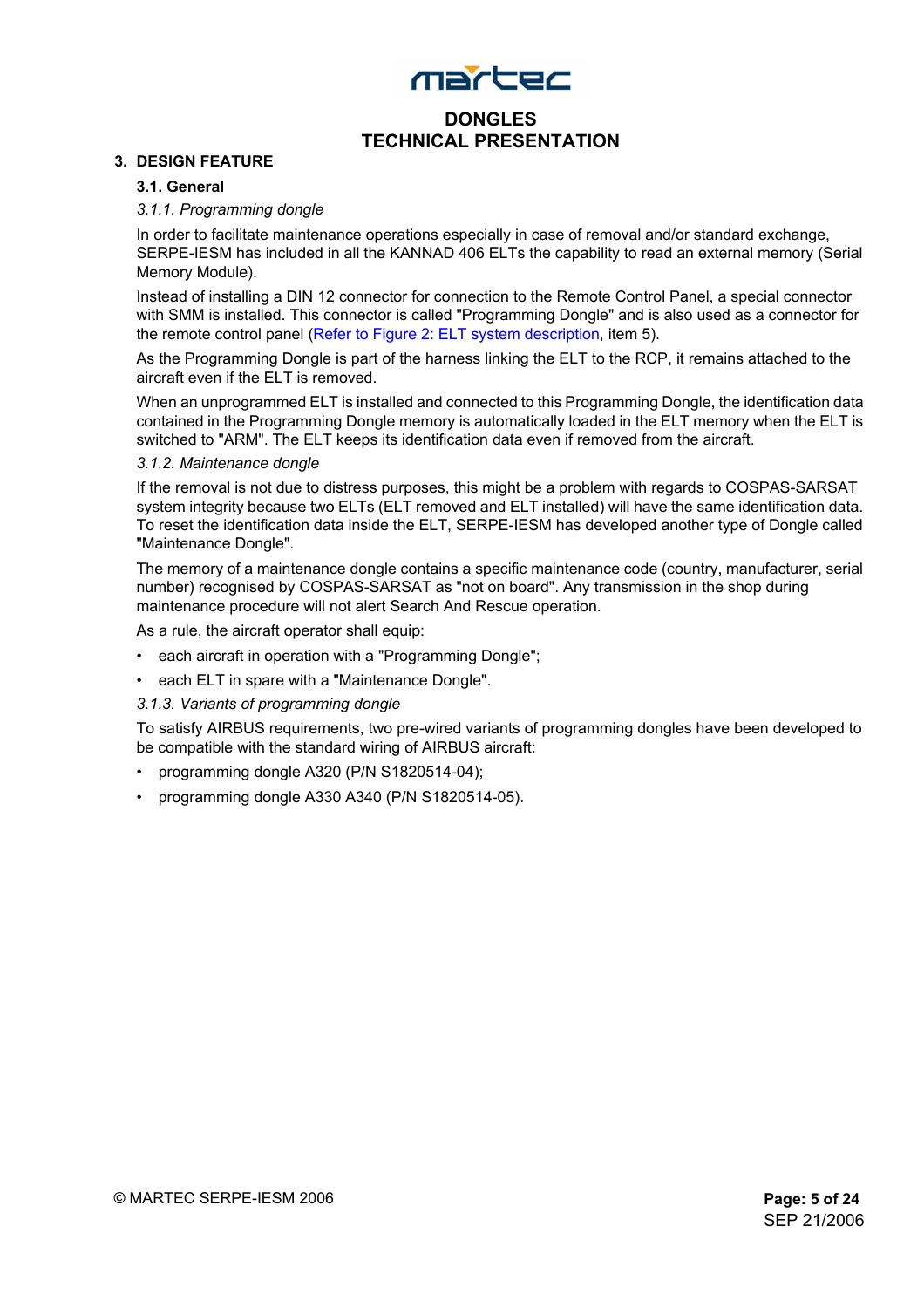

## <span id="page-11-0"></span>**3.2. Mechanical design**

<span id="page-11-1"></span>*3.2.1. Programming dongle*

Figure 3: Programming dongle description

<span id="page-11-3"></span>

The programming dongle is a DIN 12 connector (a) with a PCB fitted with a Serial Memory Module.

A name plate (b) is attached to the dongle and gives the following information:

- (1) equipment (P/N and S/N) and main approvals;
- (2) identification data programmed (identification number, hexadecimal transcription of beacon identification code);
- (3) Type of protocol used to program identification data;
- (4) Aircraft (tail number, MSN).
- NOTE: Fields (2), (3) and (4) must be completed during dongle programming ([Refer to Figure 9:](#page-14-0) [Instructions to complete a dongle label](#page-14-0)).

#### <span id="page-11-2"></span>*3.2.2. Maintenance dongle*





A Maintenance Dongle looks like a DIN 12 connector. As for the programming dongle, it is fitted with a Serial Memory Module. A red "Remove Before Flight" streamer is attached to the maintenance dongle to warn the maintenance operator not to forget to re-program the ELT with a programming dongle before flight.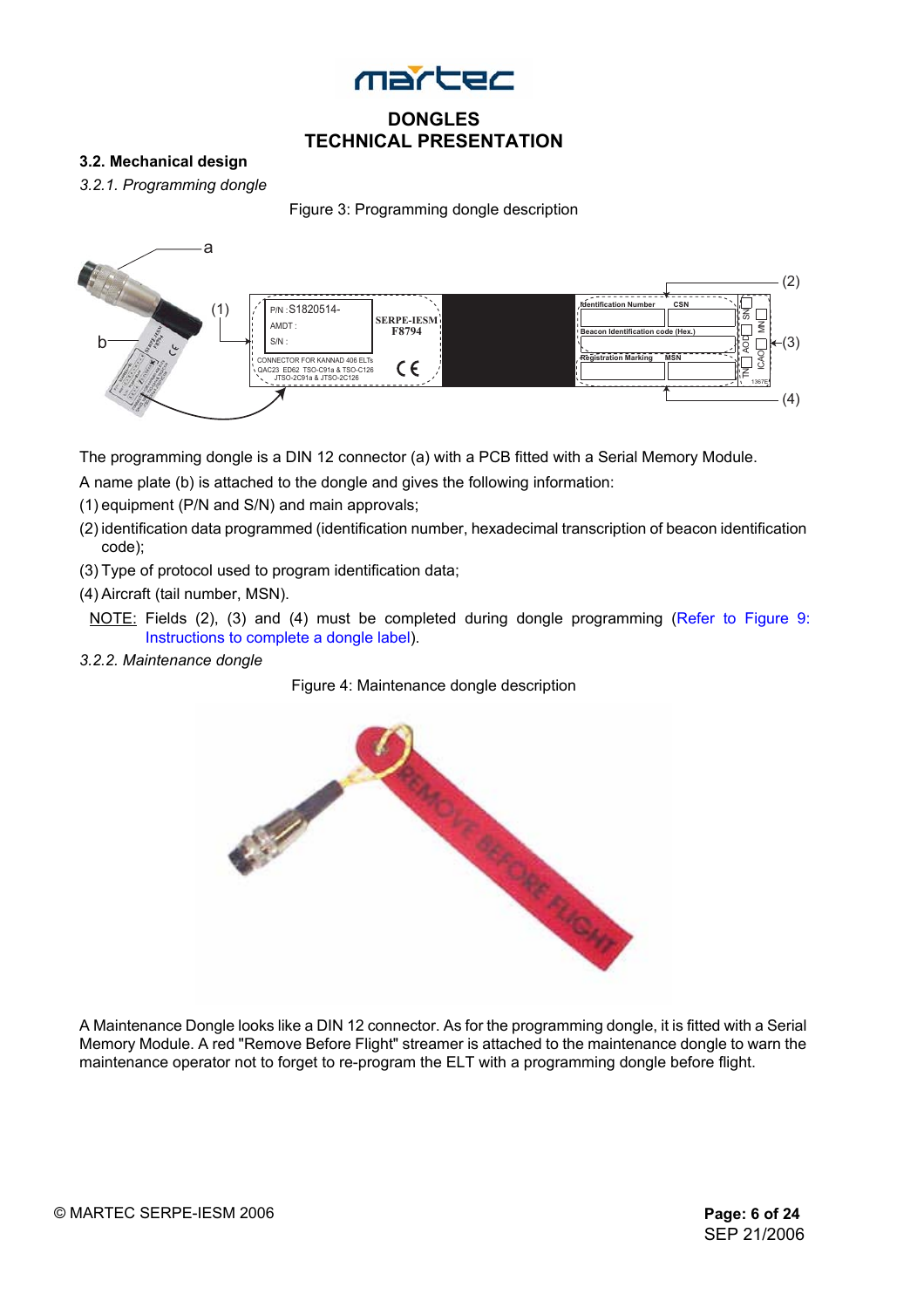

<span id="page-12-0"></span>



As for the programming dongle, the dongle A320 is a DIN 12 connector with a PCB fitted with a Serial Memory module. This dongle is connected to a Jaeger 19 connector.

Its name plate is identical to that of programming dongle [\(Refer to Figure 3: Programming dongle](#page-11-3)  [description](#page-11-3)) and gives the same information.

The cable linking DIN12 connector and Jaeger connector has three labels (heat-shrink marker sleeves) related to AIRBUS references:

- 141MX: cable reference;
- 110MX/141MX: DIN 12 connector termination;
- 141MX / 130MX: Jaeger19 connector termination.
- <span id="page-12-1"></span>3.2.4. Programming dongle A330 A340



As for the programming dongle, the dongle A330 A340, the dongle is a DIN 12 connector with a PCB fitted with a Serial Memory Module. This dongle is connected to an open-end connector with five crimped male contacts.

Its name plate is identical to that of programming dongle [\(Refer to Figure 3: Programming dongle](#page-11-3)  [description](#page-11-3)) and gives the same information.

The cable linking DIN12 connector and open-end connector has three labels (heat-shrink marker sleeves) related to AIRBUS references:

- 141MX: cable reference:
- 110MX/141MX: DIN 12 connector termination;
- 141MX / 130MX: open-end connector termination.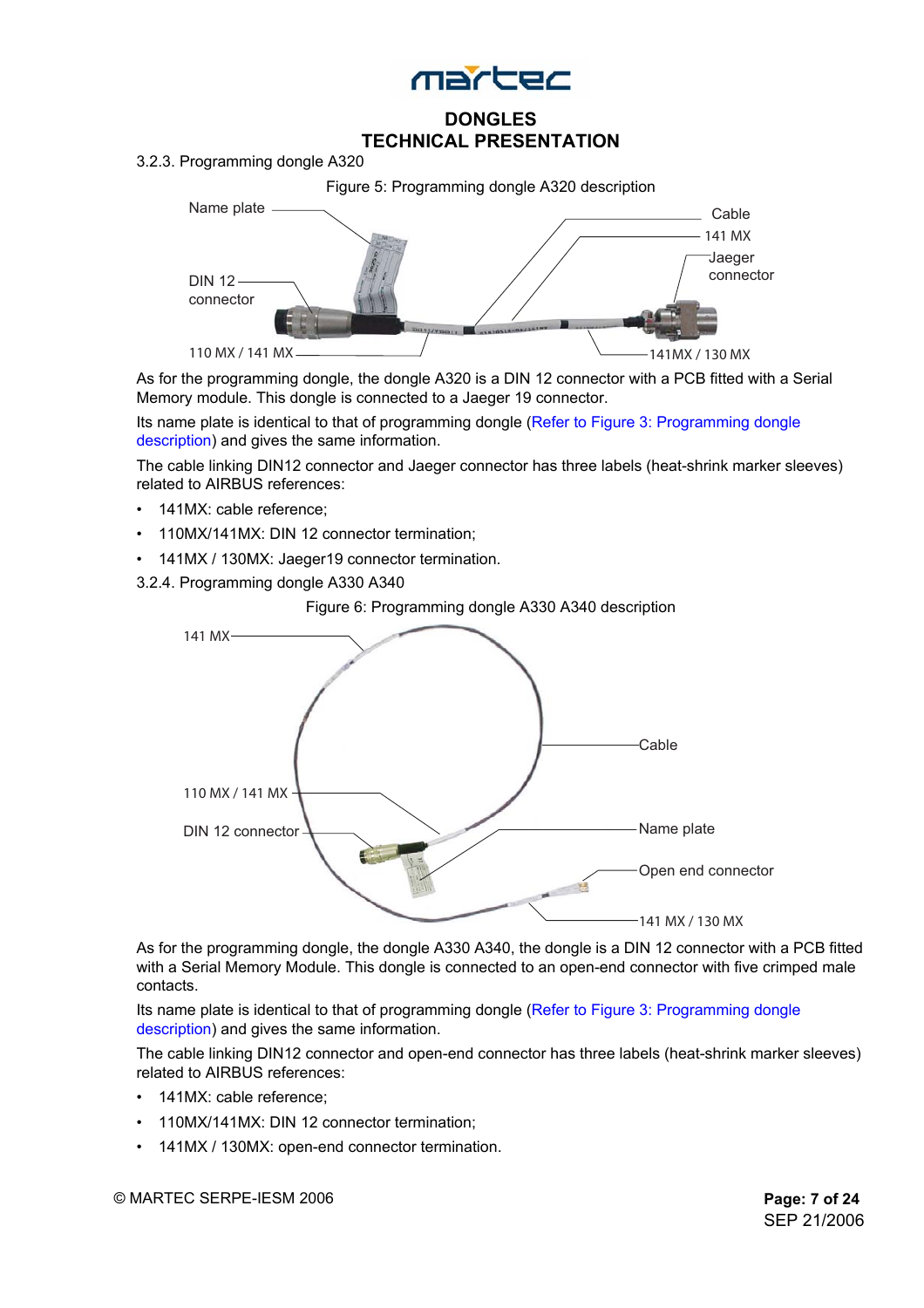

#### <span id="page-13-0"></span>**3.3. Working principle**

#### <span id="page-13-1"></span>*3.3.1. Digital message transmission*

One of the major improvements of the new generation of ELTs is the transmission of the identification of the aircraft in distress in the 406 MHz digital message.

3.3.1.1. Protocols

The KANNAD 406 ELTs are fully compatible with the transmission protocols specified by the COSPAS-SARSAT C/S G005 document :

- Serial Identification Number ("Cospas-Sarsat Number of the ELT or serial number from an allocated segment or serial number given by the local authority).
- Aircraft 24 bit address (ICAO number of the aircraft, also used for MODE S XPDR or TCAS).
- Aircraft Operator Designator + serial number up to 4096.
- Aircraft Nationality and Registration Marking also called "tail number" (up to 7 alphanumeric characters).
- Aircraft Operator Designator or Aircraft 24 bit address + aircraft position (Standard Location Protocol)\*.
- Aircraft Nationality and Registration Marking + aircraft position (User Location Protocol)\*.
- NOTE: (\*) only available if connected to an interface module (CS144) that computes the "long message".
- 3.3.1.2. Programming

To facilitate maintenance operations especially in case of removal and/or exchange, the KANNAD 406 ELTs offer pin-programming capabilities.

Programming an ELT with its identification number can be carried out:

- either with an interface to run a PC/DOS software (PR550);
- or with a " Dongle".

As for programming an ELT, the dongle is connected to a PC computer running a PC/DOS or Windows® software via a special computer interface. The identification is downloaded into the dongle. This operation takes less than 2 minutes and does not require any hardware operation.

Figure 7: Dongle connected to a PR550 programming equipment

Figure 8:

When an unprogrammed ELT is installed, connected to this Programming Dongle and switched to "ARM", the ELT automatically updates its own memory with the identification data contained in the Programming Dongle memory.

When the ELT is removed from the aircraft, it keeps its identification data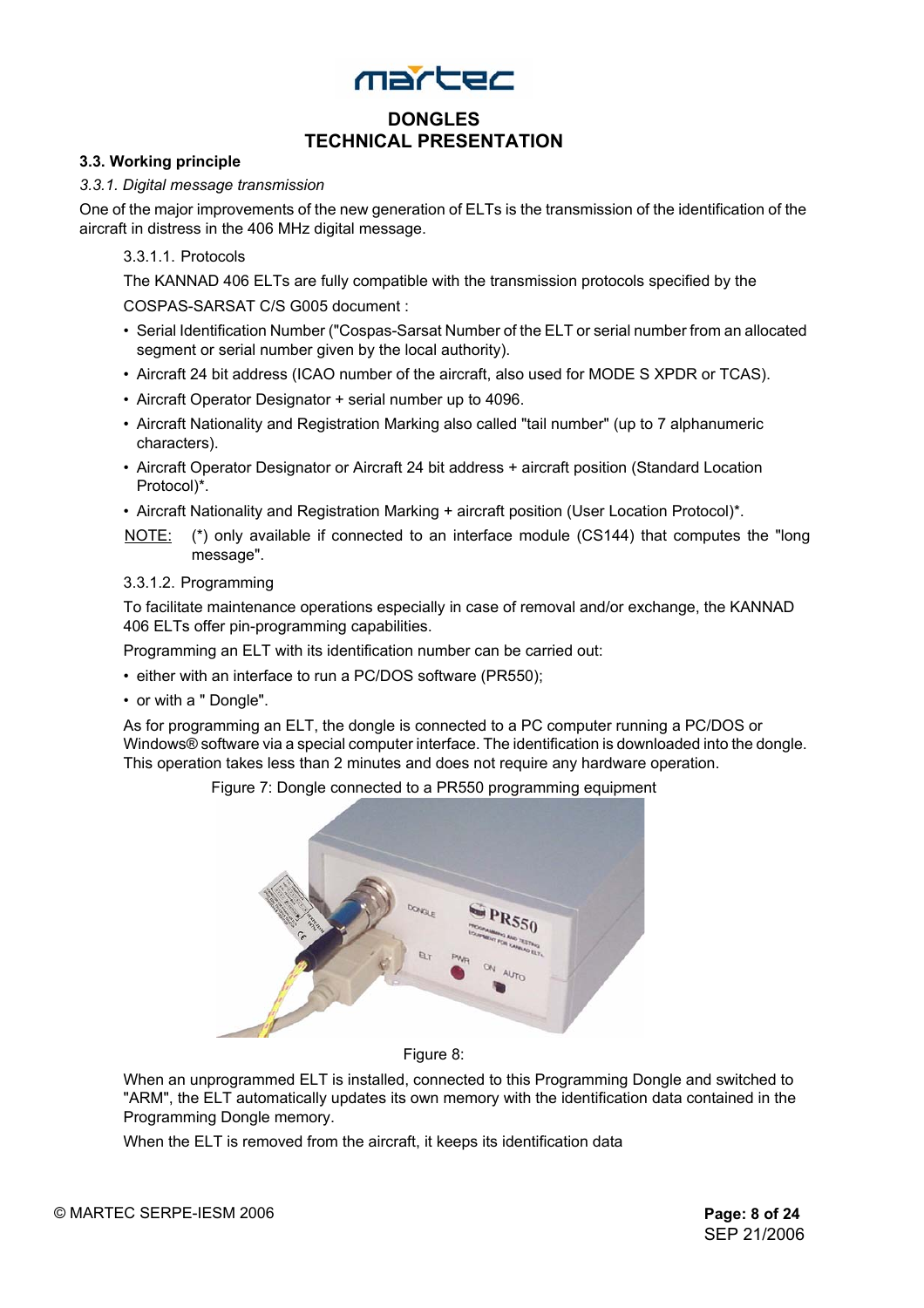

Each programming dongle has a label that shows the P/N, the manufacturer and the identification data programmed in its memory.

Thus, after dongle programming, it is necessary to complete these fields of the name plate in compliance with the computer message.

Figure 9: Instructions to complete a dongle label

<span id="page-14-0"></span>

Computer message

- Identification protocol: put a cross in the box related to the protocol used (ICAO for SERIALIZED programming or TN for AVIATION programming).
- Identification number: complete this field with either the tail number, the 24 bit address, the aircraft operator designator or serial number in relation to the protocol used.
- CSN: Cospas-Sarsat number.
- ELT Identification code (HEX): complete this field with the 15 hexadecimal digits (computed by the programming software).
- Aircraft Tail Number: complete this field in relation to the aircraft where the ELT is to be installed.
- MSN: can be completed by the aircraft manufacturer (not mandatory).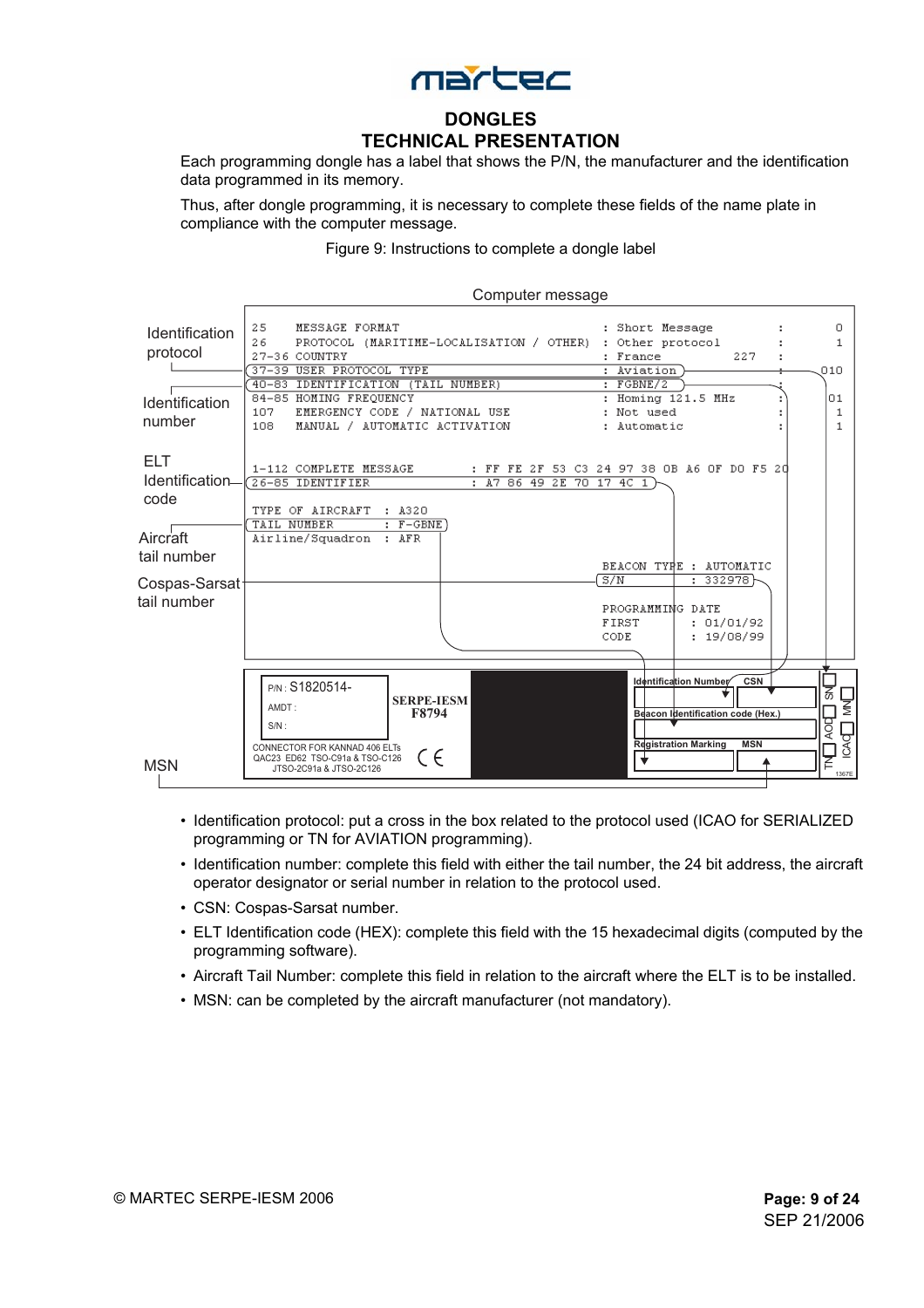

#### 3.3.1.3. Reliability of the "pin-programming" function

#### Figure 10: Memory organisation



The "pin-programming" and "long message" capabilities have been developed at the same time as the ELT. This means that several safeguards have been anticipated to ensure that the ID code transmitted is correct even in extreme condition should the Dongle be damaged during data transfer.

One of the safeguards concerns the internal memory organisation:

- MC: EEPROM that contains the maintenance code ("SI" + 5 last digits of the CSN),
- TC: EEPROM that contains the code to be transmitted,
- TX: RAM that contains the code transmitted once the ELT is activated.

The SMM is also duplicated into two segments with a checksum to verify integrity of the data transferred:

- $\cdot$  SMM (A);
- SMM (B).

Once activated, TC is copied into TX and the ELT detects if a programming and testing equipment is connected.

- If no programming and testing equipment is detected, the beacon tries to read a Serial Memory Module by testing the synchronous serial link.
- If a Maintenance Dongle is detected, the contents of MC is copied into TC and into TX.
- If a Programming Dongle is detected, its contents is copied into TC and into TX.
- If a "long message" interface module is detected, its contents is copied into TX.
- The above procedure is performed during self-test and during 20 minutes after activation of the ELT.

**Optional CS144** ([Refer to Figure 2: ELT system description,](#page-7-1) item 6)

The other safeguard consists in duplicating the Dongle and CS144 interface module memory and to compute two checksums. This point is all the more interesting for the CS144 option, as, should the power supply of the CS144 interface module be shut down during data transfer, the older message containing the aircraft position just before shut down will be available.



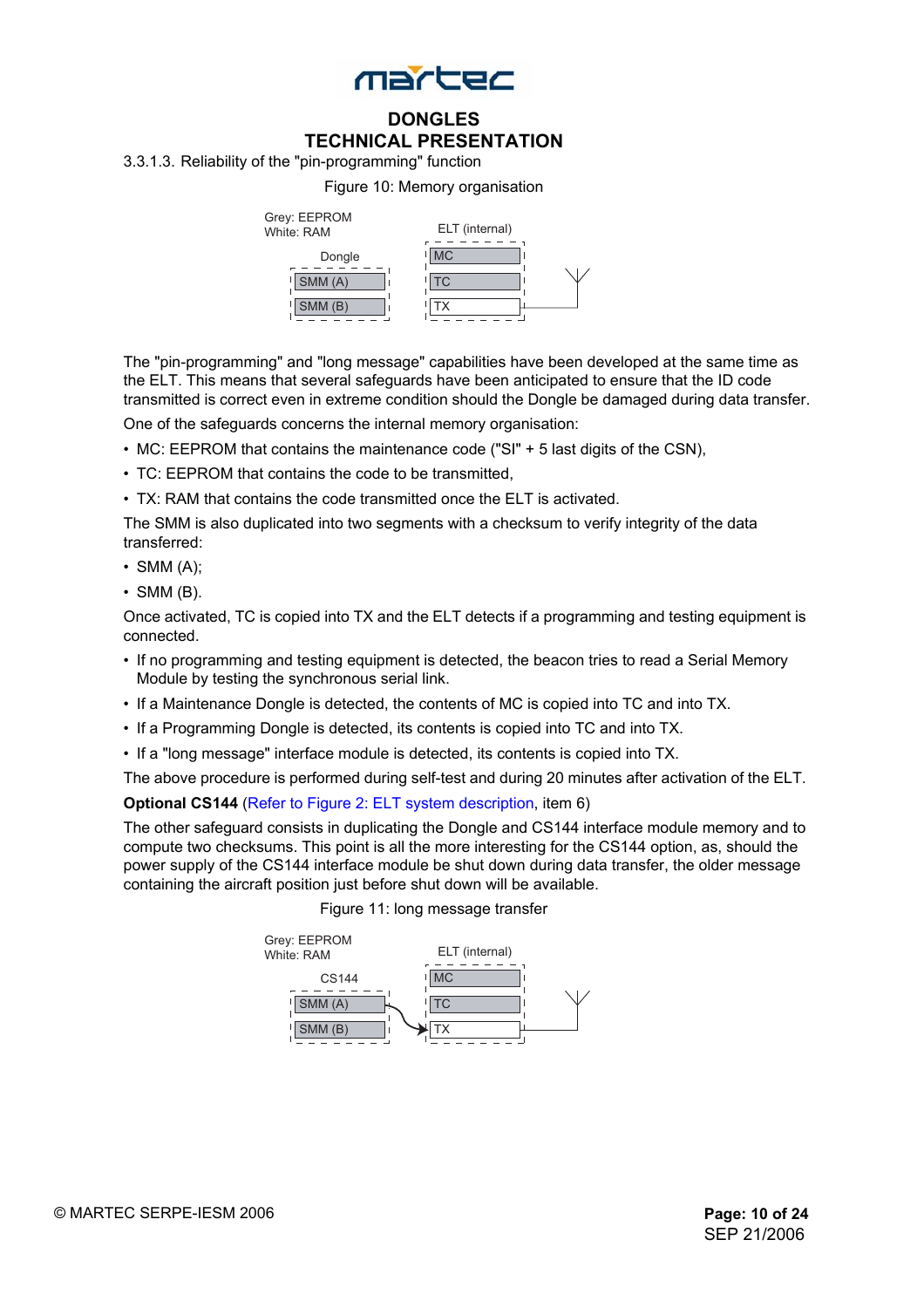

# <span id="page-16-0"></span>**4. TECHNICAL CHARACTERISTICS**

# <span id="page-16-1"></span>**4.1. Mechanical characteristics**

<span id="page-16-2"></span>*4.1.1. Overall dimensions*

Figure 12: Programming & Maintenance dongle, overall dimensions

Note : all dimensions are in millimeter

(inches in brackets)



#### NOTE: with label

- programming dongle 60 x 17 x 66 mm (2.362 x 0.669 x 2.598 in.).
- maintenance dongle 250 x 17 x 66 mm (9.84 x 0.669 x 2.598 in.).

Figure 13: Dongle A320, overall dimensions

Note : all dimensions are in millimeters

(inches in brackets)



Figure 14: Dongle A330 A340, overall dimensions



 $900 \pm 5 (35.433 \pm 0.197)$ 



#### <span id="page-16-3"></span>*4.1.2. Weight*

| Programming dongle | Maintenance dongle | Dongle A320        | Dongle A330 340    |
|--------------------|--------------------|--------------------|--------------------|
| 20 gr. (0.044 lbs) | 30 gr. (0.066 lbs) | 46 gr. (0.101 lbs) | 42 gr. (0.092 lbs) |

## <span id="page-16-4"></span>*4.1.3. Connectors*

| DIN 12 connectors (all dongles) |                               |  |
|---------------------------------|-------------------------------|--|
| <b>Type</b>                     | DIN (specification DIN 45321) |  |
| Number of contacts              | 12 male                       |  |
| Type of contacts                | soldered                      |  |
| Supplier reference              | BINDER 680-1-09-0329-00-12    |  |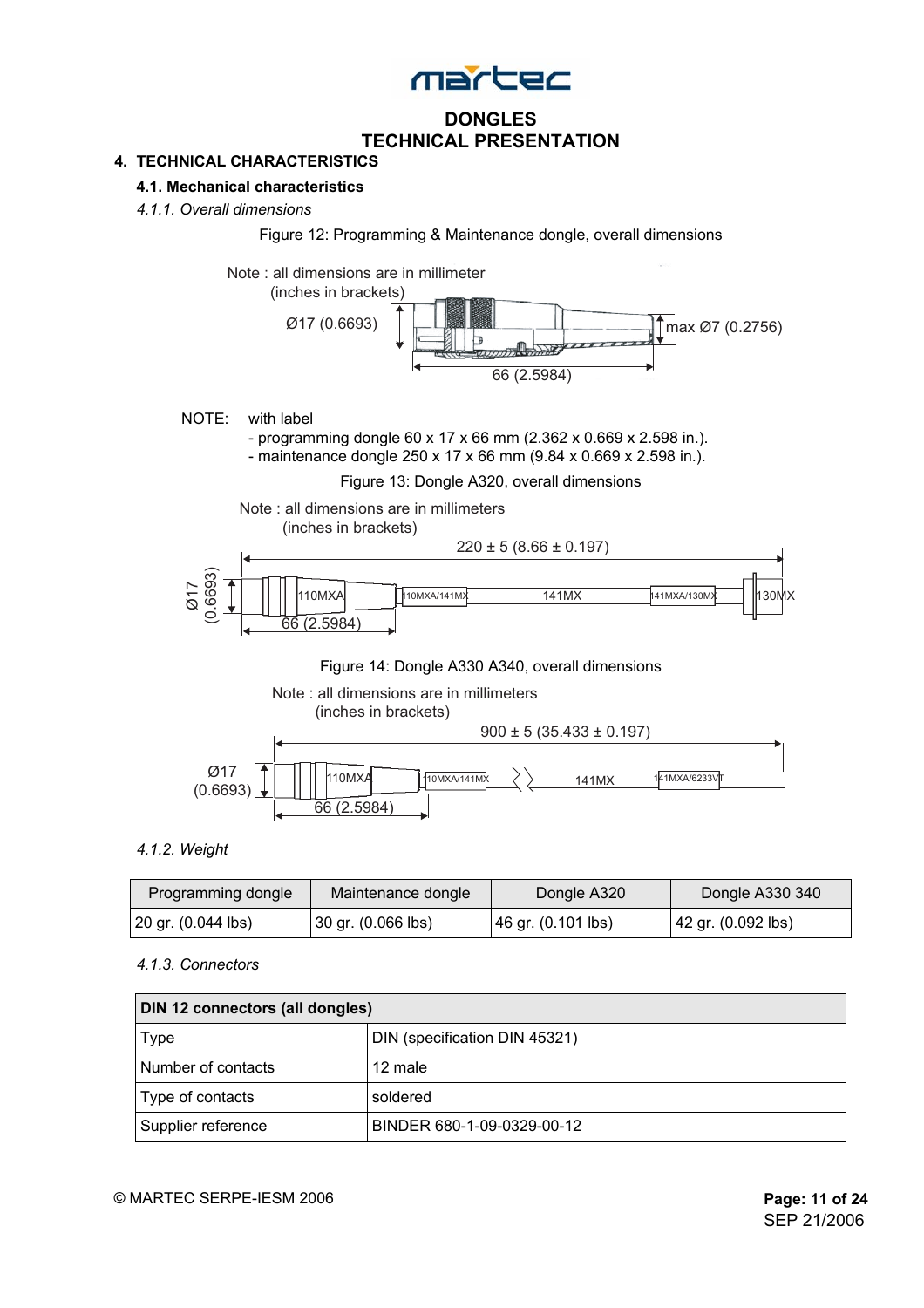

| Jaeger connector (dongle A320) |                                                                              |  |
|--------------------------------|------------------------------------------------------------------------------|--|
| Type                           | Jaeger                                                                       |  |
| Number of contacts             | 19 female                                                                    |  |
| Type of contacts               | crimped                                                                      |  |
| Supplier reference             | Connector: 761 219 006<br>Backshell: 533 349 006<br>Cable clamp: 530 371 006 |  |

| Open-end connector (dongle A330 A340) |                                     |  |
|---------------------------------------|-------------------------------------|--|
| Type                                  | open end with crimped male contacts |  |
| Number of contacts                    | b                                   |  |
| Type of contacts                      | crimped (NAS937910EA2000)           |  |
| Supplier reference                    | <b>DEUTSCH 02000820</b>             |  |

## <span id="page-17-0"></span>**4.2. Electrical performances**

| <b>Memory module</b> |                      |  |
|----------------------|----------------------|--|
| Type                 | <b>Serial EEPROM</b> |  |
| Reference            | S93C66               |  |
| Supplier             | <b>SEIKO</b>         |  |

## <span id="page-17-1"></span>**4.3. Environmental characteristics**

| <b>Environmental</b>  |                                              |
|-----------------------|----------------------------------------------|
| Magnetic effect       | DO160D / ED14D Section 15 Category Z         |
| Vibrations            | DO160D / ED14D Section 8 Category U          |
| Operating temperature | -40 $\degree$ C to +85 $\degree$ C (memory)  |
| Storage temperature   | -65 $\degree$ C to +150 $\degree$ C (memory) |
| <b>ESD</b> protection | 4 kV                                         |

#### <span id="page-17-2"></span>**4.4. Reliability**

| <b>Reliability</b>                         |                    |
|--------------------------------------------|--------------------|
| MTBF (PCB only) according to MIL HDBK-217F | l 34 111 211 hours |
| Data retention (memory)                    | 10 years           |
| E/W cycles                                 | 1 000 000          |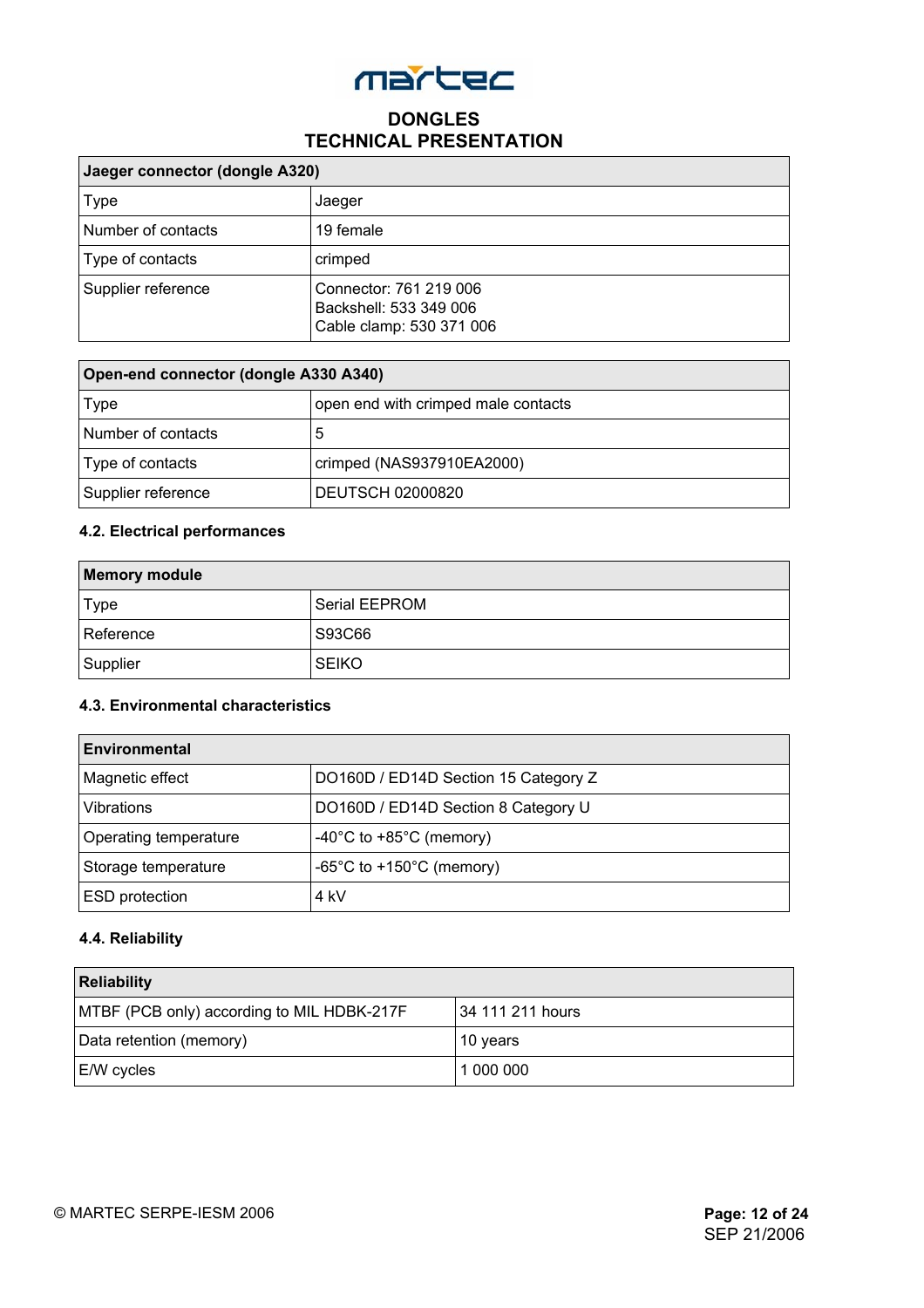

#### <span id="page-18-0"></span>**5. INTERFACES**

#### <span id="page-18-1"></span>**5.1. Electrical interfaces**

The dongles are standalone systems i.e. there is no connection with the aircraft power buses.

#### <span id="page-18-2"></span>*5.1.1. Programming dongle*

The programming dongle (P/N S1820514-01) is composed of a DIN12 connector fitted with a PCB. The PCB is soldered directly to the connector.

Figure 15: J1 Dongle connector description



Table 1: Programming dongle pin-out

<span id="page-18-3"></span>

| J1                           | <b>PIN</b> | <b>Signal Name</b>    | <b>Destination</b> | <b>Direction</b> |
|------------------------------|------------|-----------------------|--------------------|------------------|
|                              | $J1-A$     | <b>RCP TEST/RESET</b> | <b>RCP</b>         | IN               |
|                              | $J1-B$     | DONGLE RX             | SMM / PGM          | <b>OUT</b>       |
| Viewed from                  | $J1-C$     | DONGLE CS             | <b>SMM</b>         | IN               |
| back face of inserts         | $J1-D$     | DONGLE SK             | <b>SMM</b>         | IN               |
|                              | $J1-E$     | DONGLE TX             | SMM / PGM          | IN               |
|                              | $J1-F$     | <b>DONGLE ALE2P</b>   | SMM                | IN               |
| ੍ਿ<br>BС                     | $J1-G$     | <b>RCP COMMON</b>     | <b>RCP</b>         | <b>OUT</b>       |
| KΟ                           | $J1-H$     | <b>RCP BUZZER</b>     | $RCP(*)$           | <b>OUT</b>       |
| PCB soldered                 | $J1-J$     | RCP LED               | <b>RCP</b>         | <b>OUT</b>       |
| to pins $B, C, D, E, F, L$ . | $J1-K$     | <b>RCP ON</b>         | <b>RCP</b>         | IN               |
|                              | $J1-M$     | DONGLE GND            | SMM / PGM          | <b>OUT</b>       |
|                              | $J1-M$     | N/C                   |                    |                  |

Contacts that are not used for SMM connection are used to connect the ELT to the RCP.

RCP : Remote Control Panel

SMM : Serial Memory Module (Dongle or GPS interface)

PGM : programming and testing equipment

N/C : not connected

(\*) This wire is not used with some versions of Remote Control Panels. For precise information, refer to Remote Control Panel technical description.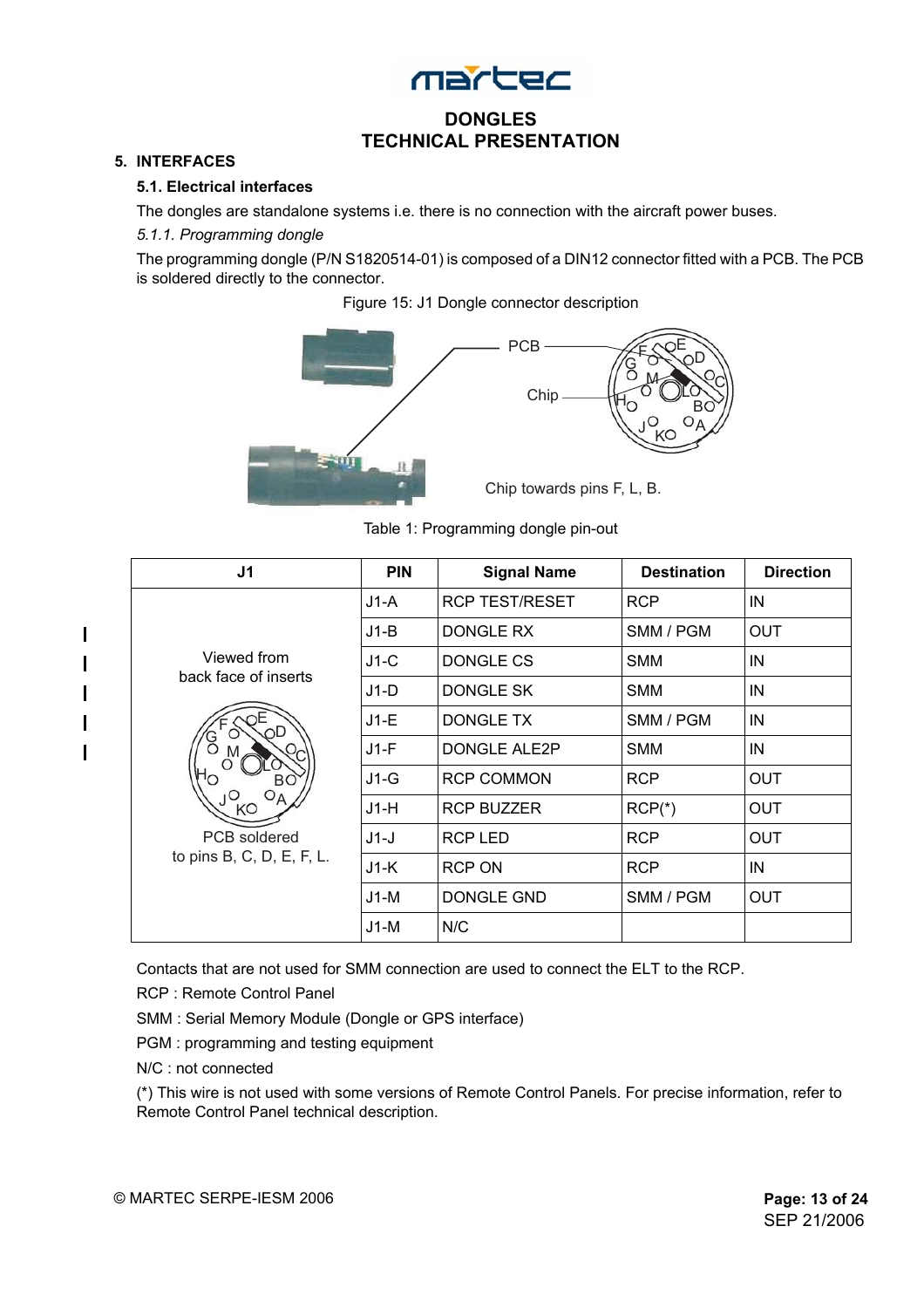

<span id="page-19-0"></span>*5.1.2. Programming dongle A320*

The programming dongle A320 (P/N S1820514-04) is composed as follows:

(1) J1: Programming dongle [\(Refer to 5.1.1. Programming dongle](#page-18-2)).

(2) Four wires bundle cable in compliance with AIRBUS standard.

(3) J2: Jaeger 19 Pts female connector.

Figure 16: Programming Dongle A320 connectors and cable



The Jaeger 19 Pts female connector is the end connector of the programming dongle A320. It is dedicated for connection to the Remote Control Panel

This connector can be fixed onto a mounting plate [\(Refer to 6.1.2. Programming dongle A320 connection\)](#page-22-3).

It is composed as follows:

(1) a connector;

(2) a backshell;

(3) a clamp;

(4) four screws;

(5) four nuts.





| Receptacle                       |                 |                          |                                                       |  |  |
|----------------------------------|-----------------|--------------------------|-------------------------------------------------------|--|--|
| <b>Part</b>                      | <b>Supplier</b> | <b>Designation - P/N</b> | <b>Remarks</b>                                        |  |  |
| Connector 19 Pts female   Jaeger |                 | 761 219 006              | High density miniature connector<br>Push-pull locking |  |  |
| Backshell                        | Jaeger          | 533 349 00               |                                                       |  |  |
| Cable clamp                      | Jaeger          | 530 371 006              |                                                       |  |  |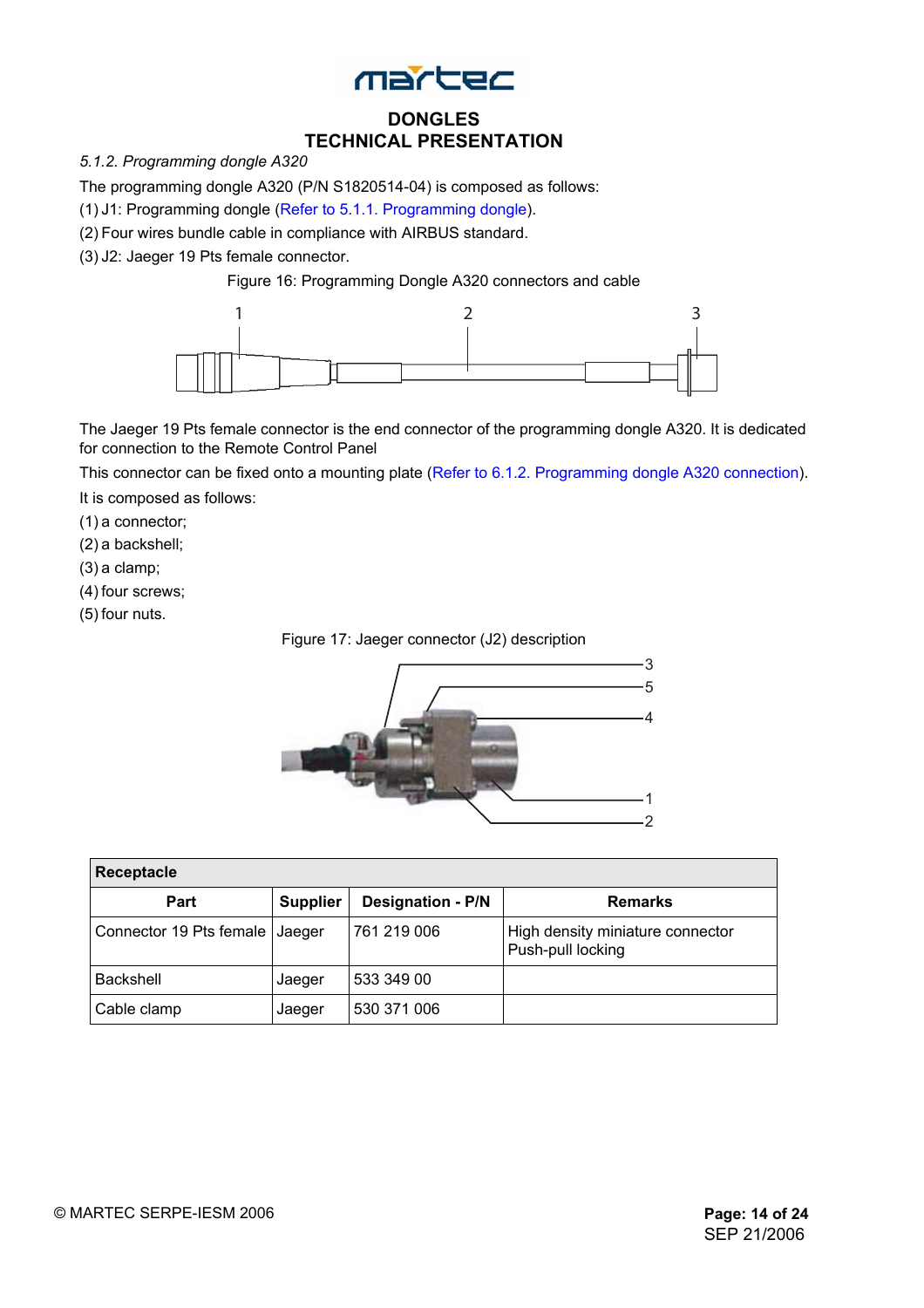

Table 2: Jaeger connector (J2) pin-out

| J2                                          | <b>PIN</b> | <b>Signal Name</b> | <b>Destination</b> | <b>Direction</b> |
|---------------------------------------------|------------|--------------------|--------------------|------------------|
|                                             | $J2-1$     | N/C                |                    |                  |
|                                             | $J2-2$     | N/C                |                    |                  |
|                                             | $J2-3$     | N/C                |                    |                  |
|                                             | $J2-4$     | N/C                |                    |                  |
| J2 view from                                | $J2-5$     | N/C                |                    |                  |
| RCP side                                    | $J2-6$     | N/C                |                    |                  |
|                                             | $J2-7$     | <b>RCP COMMON</b>  | <b>RCP</b>         | <b>OUT</b>       |
|                                             | $J2-8$     | RCP RESET / TEST   | <b>RCP</b>         | $\sf IN$         |
| $\mathrm{g}^{\mathrm{d}}$<br>$\frac{8}{13}$ | $J2-9$     | <b>RCP ON</b>      | <b>RCP</b>         | IN               |
| $\overline{19}$                             | $J2-10$    | N/C                |                    |                  |
| <b>RCP SIDE</b>                             | $J2-11$    | N/C                |                    |                  |
|                                             | $J2-12$    | N/C                |                    |                  |
|                                             | $J2-13$    | N/C                |                    |                  |
|                                             | $J2-14$    | N/C                |                    |                  |
|                                             | $J2-15$    | <b>RCP BUZZER</b>  | $RCP(*)$           | <b>OUT</b>       |
|                                             | $J2-16$    | N/C                |                    |                  |
|                                             | $J2-17$    | N/C                |                    |                  |
|                                             | 18         | N/C                |                    |                  |
|                                             | $J2-19$    | <b>RCP LED</b>     | <b>RCP</b>         | <b>OUT</b>       |

#### RCP : Remote Control Panel

N/C : not connected

(\*) This wire is not used with some versions of Remote Control Panels. For precise information, refer to Remote Control Panel technical description.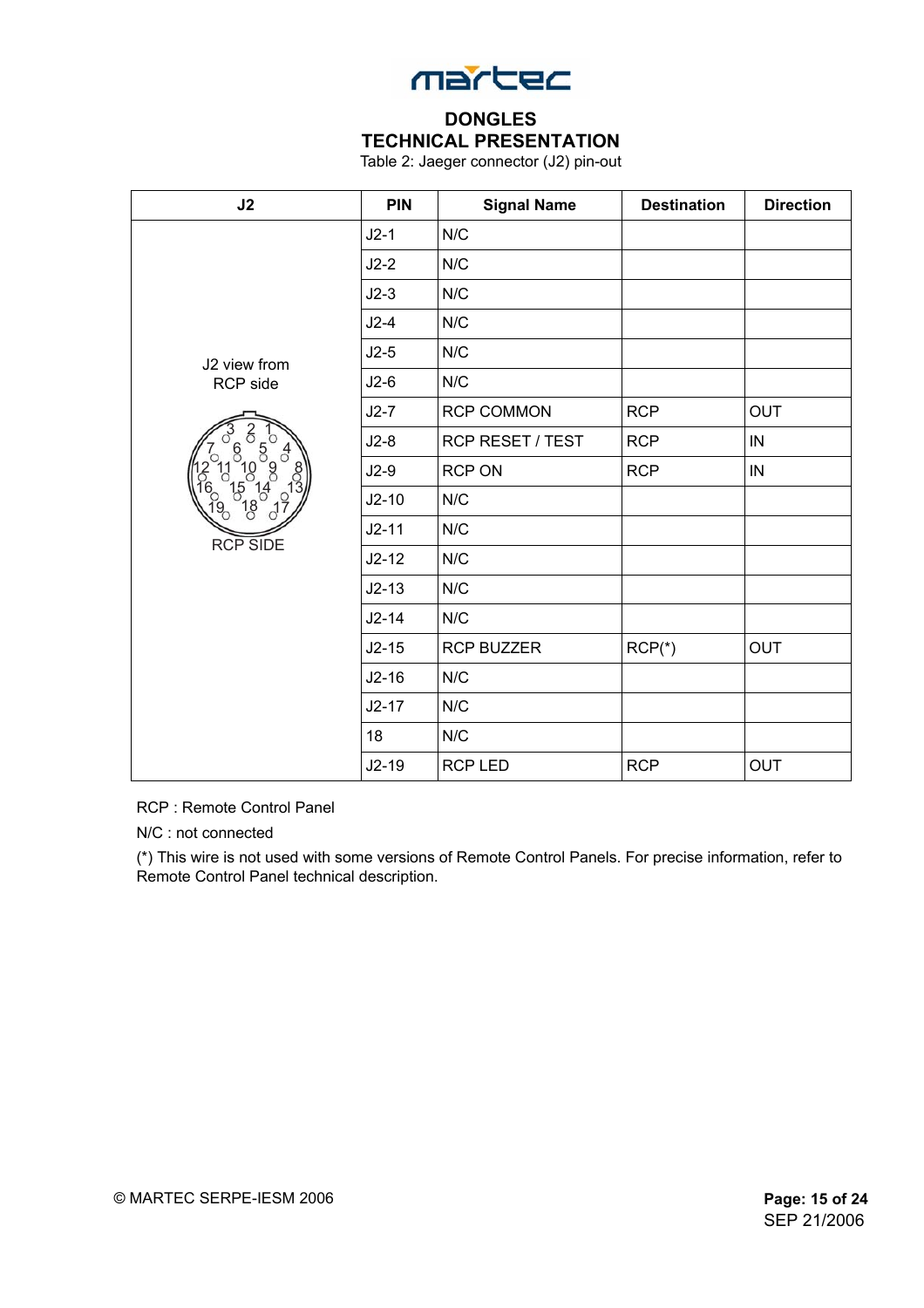

<span id="page-21-0"></span>*5.1.3. Programming dongle A330 A340*

The programming dongle A330 A340 (P/N S1820514-05) is composed as follows:

(1) J1: Programming dongle [\(Refer to 5.1.1. Programming dongle](#page-18-2)).

(2) Four wires bundle cable in compliance with AIRBUS standard.

(3) J2: 5 male contact DEUTSCH open-end connector.

Figure 18: Programming Dongle A330 A340 connectors and cable



| <b>Open end connector</b>         |          |                          |                                       |  |  |
|-----------------------------------|----------|--------------------------|---------------------------------------|--|--|
| <b>Part</b>                       | Supplier | <b>Designation - P/N</b> | Remarks                               |  |  |
| 5 crimped male contacts   Deutsch |          | DEUTSCH<br>02000820      | crimped contacts<br>(NAS937910EA2000) |  |  |

Table 3: DEUTSCH open end connector (J2) pin-out

<span id="page-21-1"></span>

| J2 | <b>PIN</b> | <b>Signal Name</b>      | <b>Destination</b> | <b>Direction</b> |
|----|------------|-------------------------|--------------------|------------------|
|    | 2565-5551  | <b>RCP BUZZER</b>       | $RCP(*)$           | OUT              |
|    | 2565-5552  | <b>RCP LED</b>          | <b>RCP</b>         | <b>OUT</b>       |
|    | 2565-5553  | <b>RCP RESET / TEST</b> | <b>RCP</b>         | IN               |
|    | 2565-5554  | <b>RCP ON</b>           | <b>RCP</b>         | IN               |
|    | 2565-5555  | <b>RCP COMMON</b>       | <b>RCP</b>         | <b>OUT</b>       |

#### RCP : Remote Control Panel

N/C : not connected

(\*) This wire is not used with some versions of Remote Control Panels. For precise information, refer to Remote Control Panel technical description.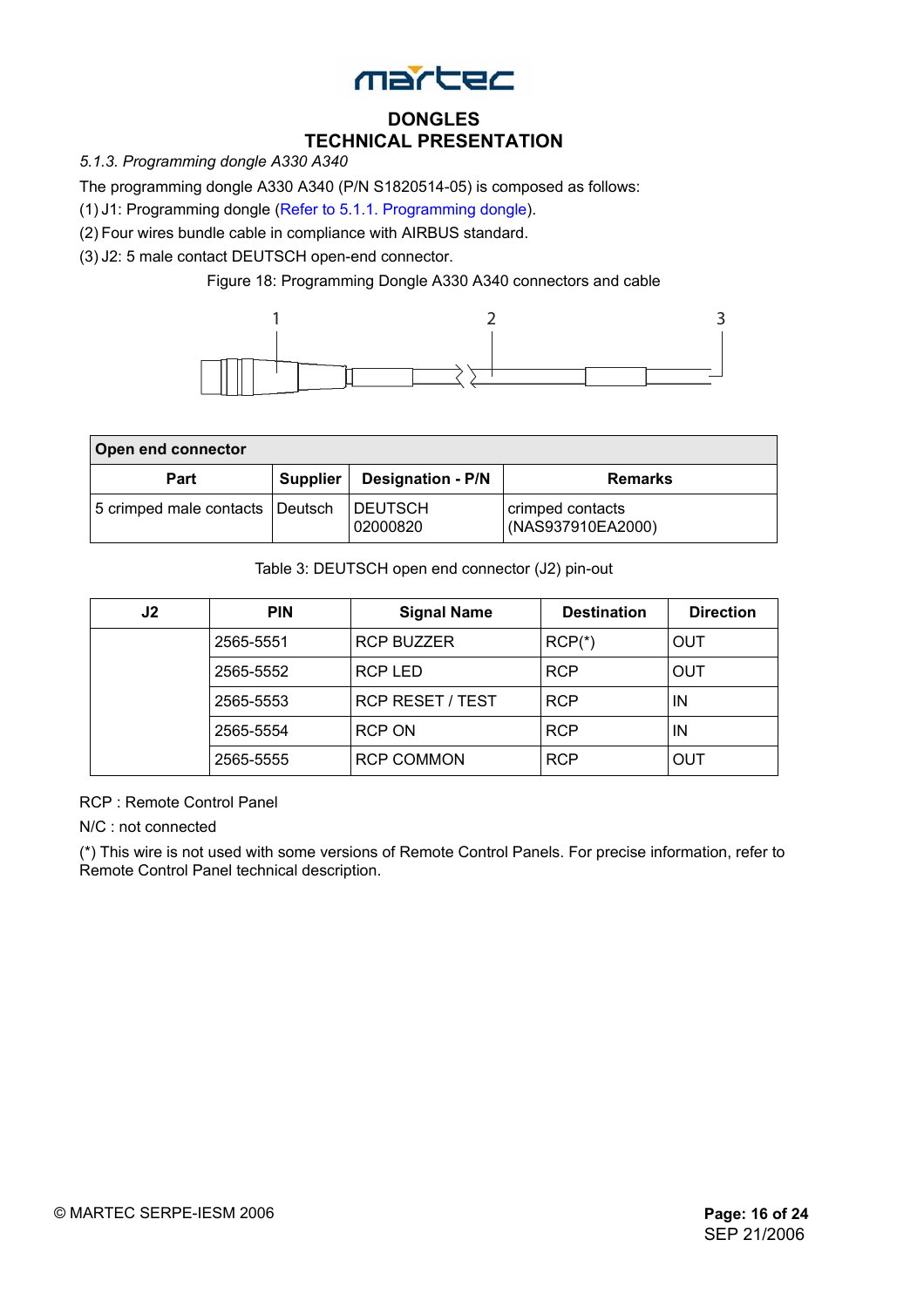

## <span id="page-22-0"></span>**6. INSTALLATION AND ACCEPTANCE TEST PROCEDURE**

#### <span id="page-22-1"></span>**6.1. Installation**

<span id="page-22-2"></span>*6.1.1. Programming dongle connection*

The programming dongle, P/N S1820514-01, is supplied without connection cable.

To connect the programming dongle to a RCP, a connection cable has to be made.

CAUTION: in order to easily remove the programming dongle when connected, it is necessary to fit its cable with a stopping connector as close as possible to it (see figure below).

Figure 19: Dongle to RCP connection cable



- Make a 5 wire bundle (AWG24, shielded preferred) long enough to reach between the ELT installation location and the cockpit panel RCP location.
- Cut it to obtain a short cable.
- Solder the dongle to one end of short cable.

CAUTION: when soldering the wires onto the pins of the dongle, take great care not to warm the PCB (this can damage the memory). Put heat-shrinkables sleeves to protect the pins.

- Solder a female connector (minimum 5 pins) to the other end of short cable, according to programming dongle pin-out [\(Refer to Table 1: Programming dongle pin-out\)](#page-18-3).
- To one end of the long cable connect a male connector (mating connector of that specified above).
- Solder the other end of the long cable to the RCP mating connector or directly to RCP [\(Refer to Table 1:](#page-18-3)  [Programming dongle pin-out](#page-18-3) and to RCP relevant document).
- <span id="page-22-3"></span>*6.1.2. Programming dongle A320 connection*

The programming dongle A320, P/N S1820514-04, is supplied with its connection cable compliant with AIRBUS standard. No supplementary connection cable have to be made. The second connector (Jaeger 19 pins female) can be fixed onto a mounting plate.



Figure 20: Drilling mask for Jaeger connector

For connection to RCP refer to AIRBUS procedures.

#### <span id="page-22-4"></span>*6.1.3. Programming dongle A330 A340*

The programming dongle A330 A340, P/N S1820514-05, is supplied with its connection cable compliant with AIRBUS standard. No supplementary connection cable have to be made. The open end connector has to be soldered to the RCP mating connector or directly to RCP ([Refer to Table 1: Programming dongle pin-out](#page-18-3), [Refer to Table 3: DEUTSCH open end connector \(J2\) pin-out](#page-21-1) and to RCP relevant document).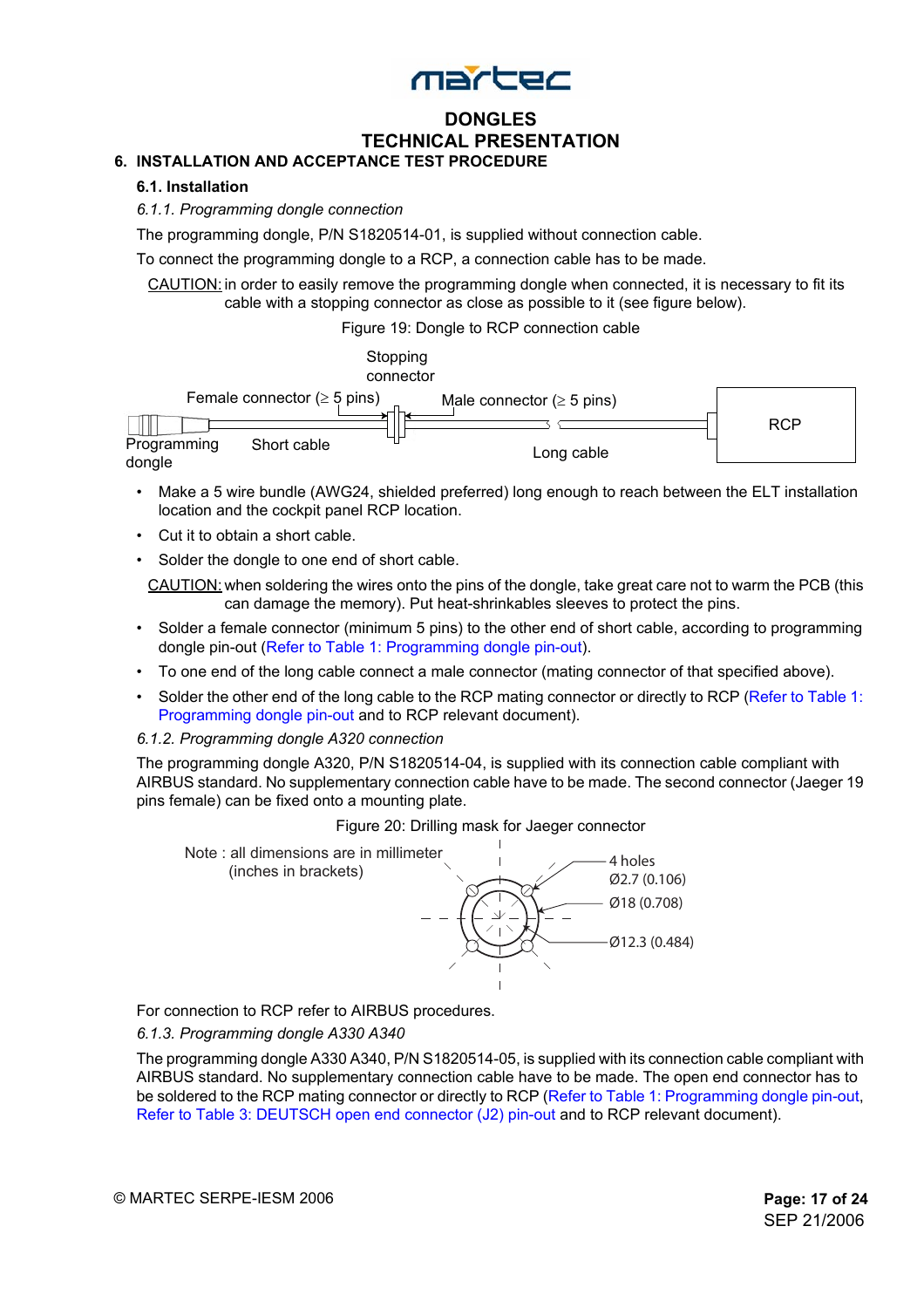

#### <span id="page-23-0"></span>**6.2. Acceptance Test Procedure**

Perform the following test:

(1) ELT operational tests,

(2) RCP operational tests,

#### <span id="page-23-1"></span>*6.2.1. ELT operational test*

- NOTE: if a programmed ELT is re-programmed with a new programming dongle, the self-test cannot indicate if the ELT transmits the old or the new identification data. That why it is important to check that the ELT is not programmed and, eventually, to de-programme the ELT before installing the programming dongle.
- Connect the outside antenna to J2 of ELT;
- Switch the ELT from OFF to ARM;
- Check that the Self-Test fails (3+4 flashes).
- If not, connect a maintenance dongle to J1 of ELT:
	- Switch the ELT from OFF to ARM;
	- Check that the Self-Test fails (3+4 flashes);
	- Remove the maintenance dongle from J1.
- Connect the "Programming Dongle" to J1of ELT;
- Switch the ELT from OFF to ARM: the buzzer operates during the whole self-test procedure, after a few seconds the LED displays the result.
- Check that the Self-Test result is OK (one long flash).

#### <span id="page-23-2"></span>*6.2.2. RCP operational test*

Check correct operation of RCP LED and external buzzer by switching ELT and RCP as described in the sequential procedure hereunder (with ELT switch in position "ARM").

#### Table 4: RCP LED and buzzer operation

| <b>Sequence</b> | <b>RCP Switch</b>                          | <b>Result</b>                                                                                                                                   |
|-----------------|--------------------------------------------|-------------------------------------------------------------------------------------------------------------------------------------------------|
| 1               | TEST/RESET then back<br>to ARMED (neutral) | Self-test: ELT and RCP LEDs flashing + uninterrupted buzzer<br>activation (max. duration 5 seconds).                                            |
| 2               | ON                                         | ELT transmission: ELT and RCP LEDs flashing + uninterrupted<br>buzzer activation.<br><b>IMPORTANT: do not operate for more than 50 seconds.</b> |
| 3               | ARMED (neutral)                            | ELT transmission goes on.                                                                                                                       |
| 4               | TEST/RESET then back<br>to ARMED (neutral) | <b>ELT</b> transmission stops.                                                                                                                  |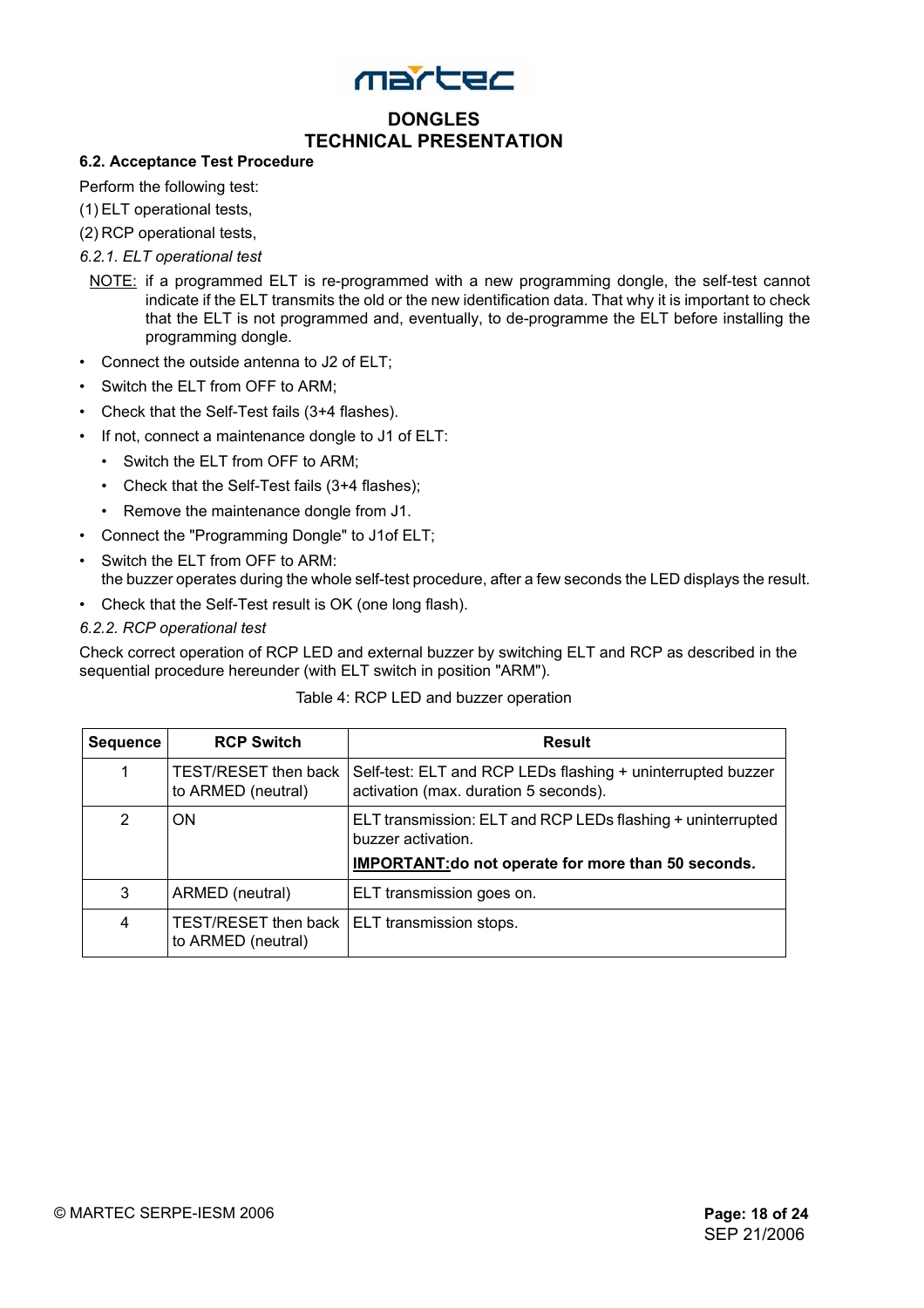

# <span id="page-24-0"></span>**7. COMPATIBILITY**

<span id="page-24-1"></span>**7.1. Compatibility list**

| <b>ELT</b>                |             |                   |
|---------------------------|-------------|-------------------|
| KANNAD 406 ATP            | S1819502-02 | <b>SERPE-IESM</b> |
| KANNAD 406 ATP-M          | S1818502-02 | <b>SERPE-IESM</b> |
| KANNAD 406 AP             | S1820502-02 | SERPE-IESM        |
| KANNAD 406 AF             | S1821502-02 | <b>SERPE-IESM</b> |
| <b>KANNAD 406 AF (6D)</b> | S1821502-06 | <b>SERPE-IESM</b> |
| KANNAD 406 AS (BNC)       | S1823502-02 | <b>SERPE-IESM</b> |
| KANNAD 406 AS (TNC)       | S1823502-03 | <b>SERPE-IESM</b> |
| KANNAD 121 AF             | S1824502-02 | SERPE-IESM        |
| KANNAD 121 AF-H           | S1826502-02 | SERPE-IESM        |

| <b>Remote control panels</b> | P/N         | <b>Supplier</b>   |
|------------------------------|-------------|-------------------|
| <b>RC100 (Kit)</b>           | S1820513-03 | SERPE-IESM        |
| <b>RC110 (Kit)</b>           | S1820513-06 | SERPE-IESM        |
| <b>RC150 (Kit)</b>           | S1820513-07 | SERPE-IESM        |
| <b>RC160 (Kit)</b>           | S1820513-08 | SERPE-IESM        |
| RC200                        | S1820513-11 | SERPE-IESM        |
| <b>RC200-NVG</b>             | S1820513-14 | SERPE-IESM        |
| <b>RC300</b>                 | S1820513-09 | SERPE-IESM        |
| <b>RC300-NVG</b>             | S1820513-10 | <b>SERPE-IESM</b> |
| <b>RC400</b>                 | S1820513-05 | <b>SERPE-IESM</b> |
| RC500-320                    | S1820513-02 | <b>SERPE-IESM</b> |
| <b>RC600-NVG (Y)</b>         | S1820513-12 | SERPE-IESM        |
| RC600-NVG (W)                | S1820513-13 | SERPE-IESM        |

| Interface modules for long message | P/N                      | <b>Supplier</b> |
|------------------------------------|--------------------------|-----------------|
| CS144-RS                           | S1825501-01   SERPE-IESM |                 |
| <b>CS144-A</b>                     | S1825501-02 SERPE-IESM   |                 |

| <b>Programming and testing equipment</b> | P/N      | <b>Supplier</b> |
|------------------------------------------|----------|-----------------|
| <b>PR550</b>                             | S7025501 | I SERPE-IESM    |
| COSPAS-SARSAT DECODER                    | ARG 5410 | ISARTECH        |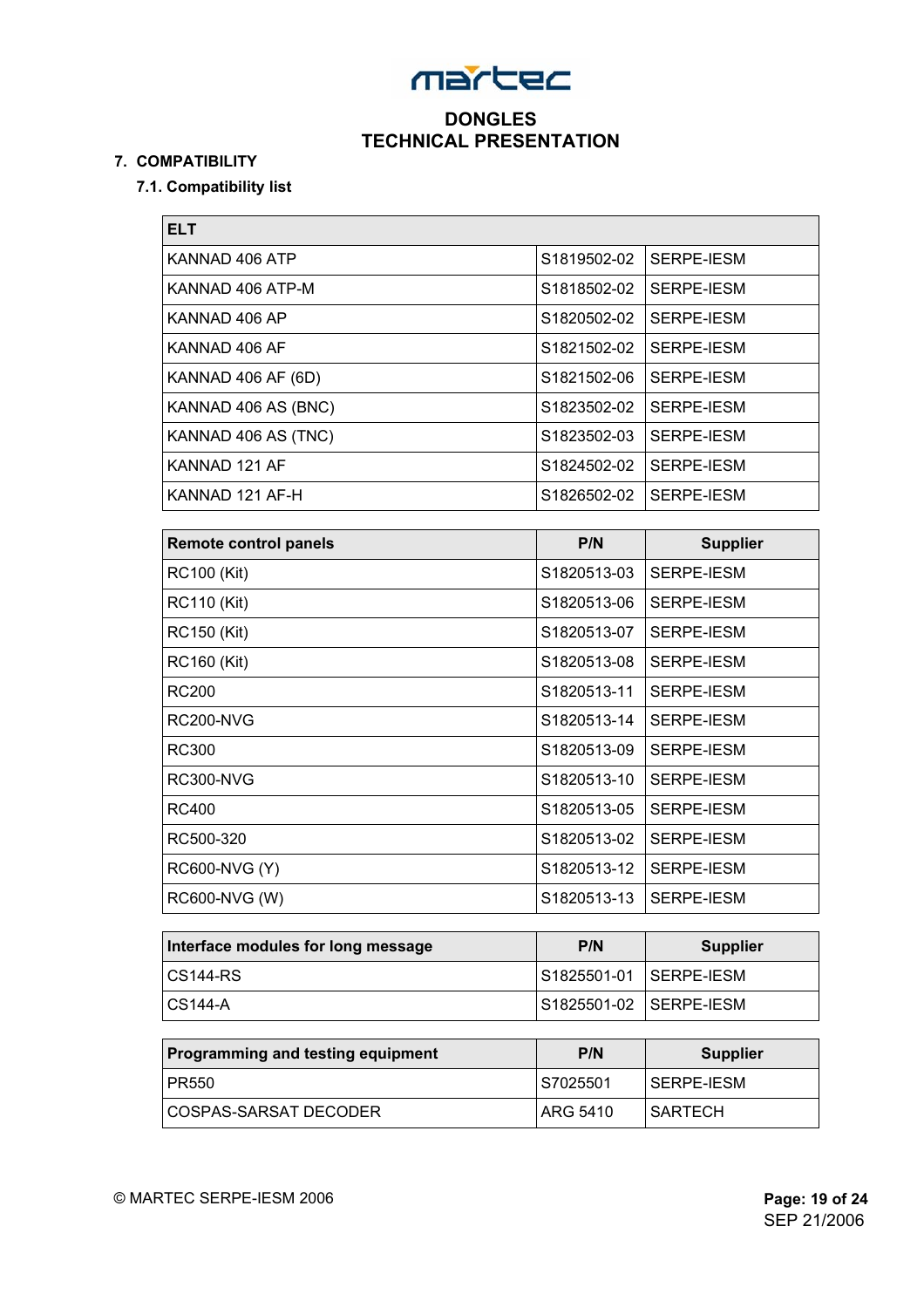

## <span id="page-25-0"></span>**7.2. Evolutions**

| <b>Type</b>               | P/N         | <b>Amdt</b> | <b>Description of modification</b>     |
|---------------------------|-------------|-------------|----------------------------------------|
| <b>Programming Dongle</b> | S1820514-01 | A           | First issue                            |
|                           |             | B           | Add of 100 nF decoupling capacitor     |
|                           |             | С           | Memory replaced by S93C66 SEIKO memory |
|                           |             |             |                                        |
| Maintenance Dongle        | S1820514-02 | A           | First issue                            |
|                           |             | B           | Add of 100 nF decoupling capacitor     |
|                           |             | C           | Memory replaced by S93C66 SEIKO memory |
|                           |             |             |                                        |
| Dongle A320               | S1820514-04 | A           | First issue                            |
|                           |             | B           | Add of 100 nF decoupling capacitor     |
|                           |             | C           | Memory replaced by S93C66 SEIKO memory |
|                           |             |             |                                        |
| Dongle A330 A340          | S1820514-05 | A           | First issue                            |
|                           |             | B           | Add of 100 nF decoupling capacitor     |
|                           |             | C           | Memory replaced by S93C66 SEIKO memory |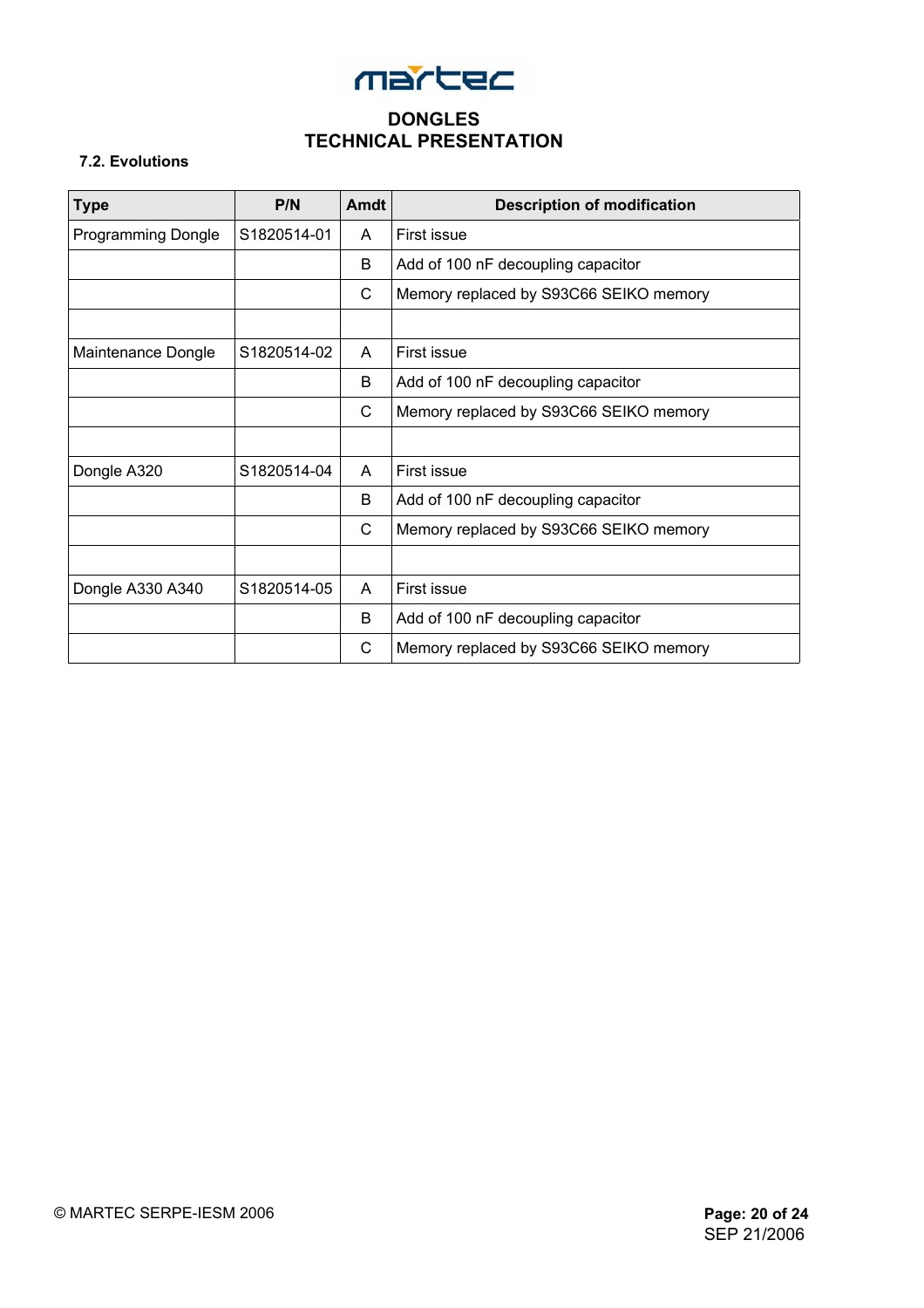

#### <span id="page-26-0"></span>**8. QUALIFICATION**

#### <span id="page-26-1"></span>**8.1. Approvals**

Airworthiness approval was granted by DGAC (French notified Airworthiness Authorities) which is also the notified body for evolutions on previously approved equipment.

Application for recognition of the French approval in other countries is under way. In particular, TSO-C91a / TSO-C126 and JTSO-2C91a / JTSO-2C126 have been granted enabling installation on board any aircraft whatever its country of registration.

#### <span id="page-26-2"></span>**8.2. Test reports**

The table hereunder gives references to the test reports carried out with the dongles.

| Index | Laboratory          | Date | Ref.   | <b>Title</b>                               |
|-------|---------------------|------|--------|--------------------------------------------|
| AG    | SERPE-IESM 06/11/00 |      | DPW006 | Essais de qualifications de dongles AIRBUS |

#### <span id="page-26-3"></span>**8.3. Qualification tests**

| <b>ENVIRONMENTAL CONDITIONS  </b> | <b>DO 183</b> | <b>DO 204</b> | <b>ED62</b> | <b>DO160C</b> | <b>Test Report Index</b> |
|-----------------------------------|---------------|---------------|-------------|---------------|--------------------------|
| l Vibration                       |               |               |             | ६ 8           | AG                       |
| Magnetic effect                   |               |               |             | S 15          | AG                       |

#### <span id="page-26-4"></span>**9. MANUFACTURING**

#### <span id="page-26-5"></span>**9.1. Quality insurance**

All aviation equipment manufactured by SERPE-IESM are covered by the JAR21-Sub part G Production Agreement number F.G.132 delivered by the French Civil Aviation Authority. It is GSAC's responsibility to control periodically compliance of the production process with Production Agreement Specifications.

The Quality Control integrity of the equipment is attested by the issuance of the Certificate of Airworthiness for export (JAA Form 1).

#### <span id="page-26-6"></span>**9.2. P/N structure**

All series equipment are described in the production management system by an assembly number including sub-assemblies or components.

The assembly numbers are designated as follows:



The "Part Number" (P/N) corresponds to the first 10 digits of the assembly number.

S18 XX XXX - XX

In case of equipment evolution, if "Form Fit Function" is altered, the Version index is modified.

If not, either Amendment or evolution index will be increased depending on the level of demonstration required by the Airworthiness Authority to validate the modification.

**As a consequence, all series equipment having the same Part Number are fully interchangeable.**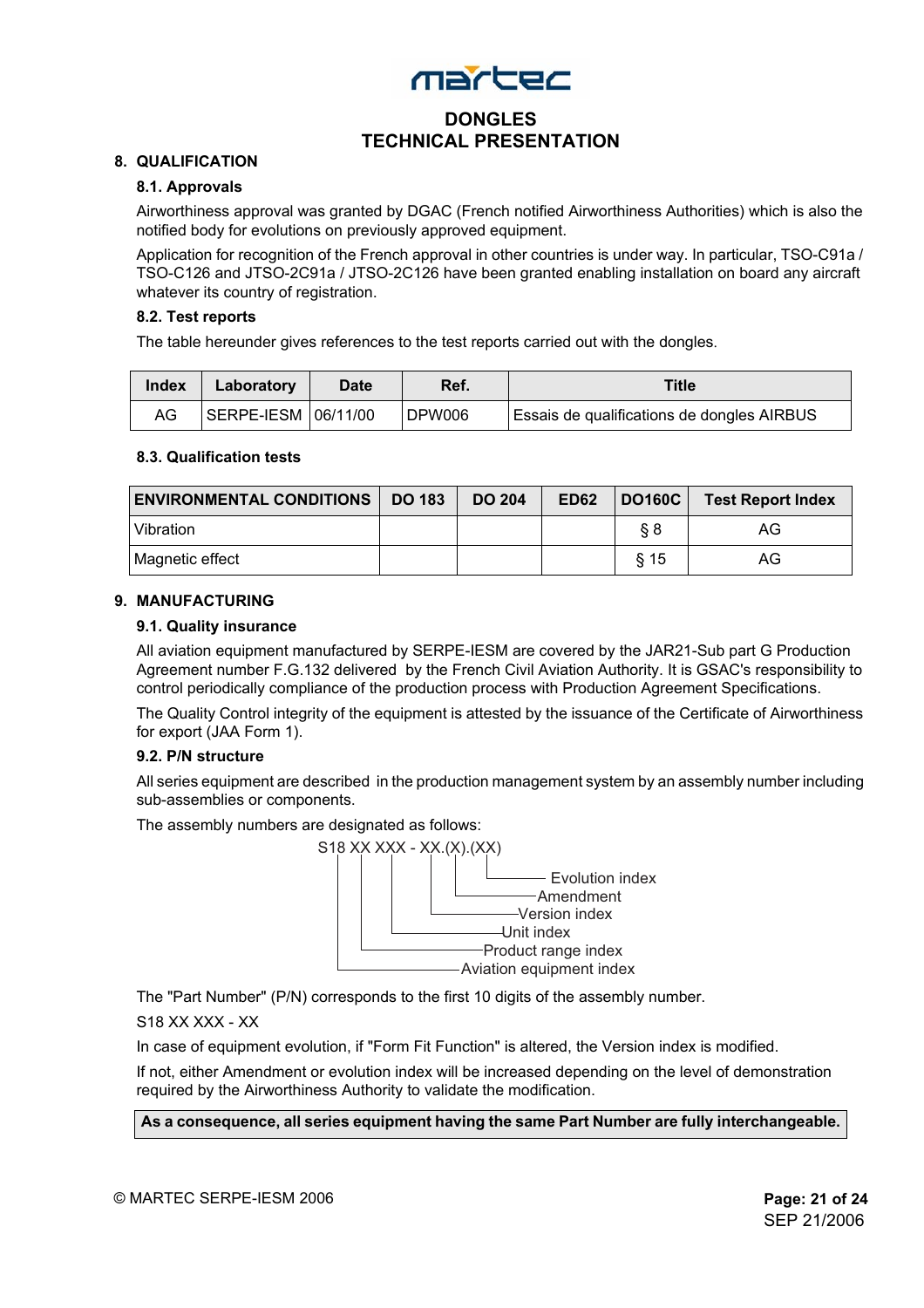

## <span id="page-27-0"></span>**9.3. Marking**

#### <span id="page-27-1"></span>*9.3.1. Name plate*

This name plate, available for all dongles described in this manual, is stuck at the rear part of the DIN12 connector. It gives information on:

- (1) Part Number (P/N);
- (2) Amendment (AMDT);
- (3) Serial Number (S/N);
- (4) Qualification Certificates (references of);
- (5) Manufacturer name;
- (6) Manufacturer code;
- (7) CE marking;
- (8) Identification date programmed (identification number, hexadecimal transcription of beacon identification code);
- (9) Type of protocol used to program identification data;
- (10)Aircraft tail number.





#### <span id="page-27-2"></span>*9.3.2. Red streamer*

This red label, attached to the maintenance dongle P/N S1820514-02, shows a "REMOVE BEFORE FLIGHT" information on one face, the manufacturer trademark on the other face.

Figure 22: Red streamer

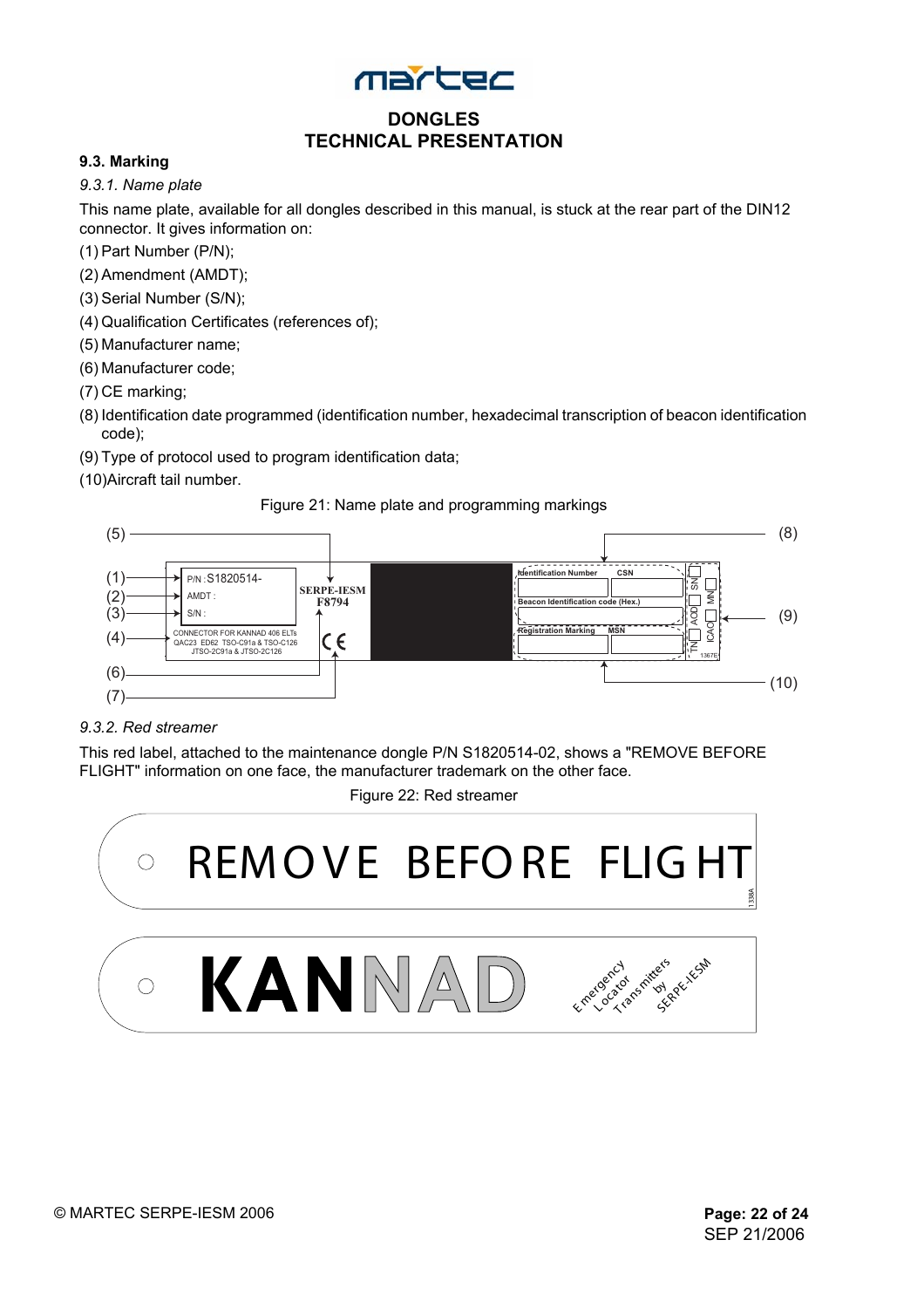

#### <span id="page-28-0"></span>**9.4. Programming**

The dongles are programmed in our factory:

- with a maintenance code if the distributor or the aircraft operator is equipped with programming equipment. Once installed the "Programming Data Sheet" shall be returned duly completed to SERPE-IESM responsible for keeping its database up-to-date.
- with the aircraft identification data if neither the distributor nor the operator are equipped with programming equipment. In this case, the order must be sent with the "Programming Data Sheet" duly completed.

In any case, the operator is responsible for registration with the "COSPAS-SARSAT point of contact for 406 Mhz beacon registration matters". The list is available upon request.

#### **10.MAINTENANCE POLICY**

Because of the extreme reliability of this equipment, corrective maintenance will be limited to a replacement.

For preventive maintenance and parts list, refer to:

ACMM 25-63-40 for programming dongle ,P/N S1820514-01;

ACMM 25-63-41 for Dongle A320, P/N S1820514-04;

ACMM 25-63-42 for dongle A330 A340, P/N S1820514-05.